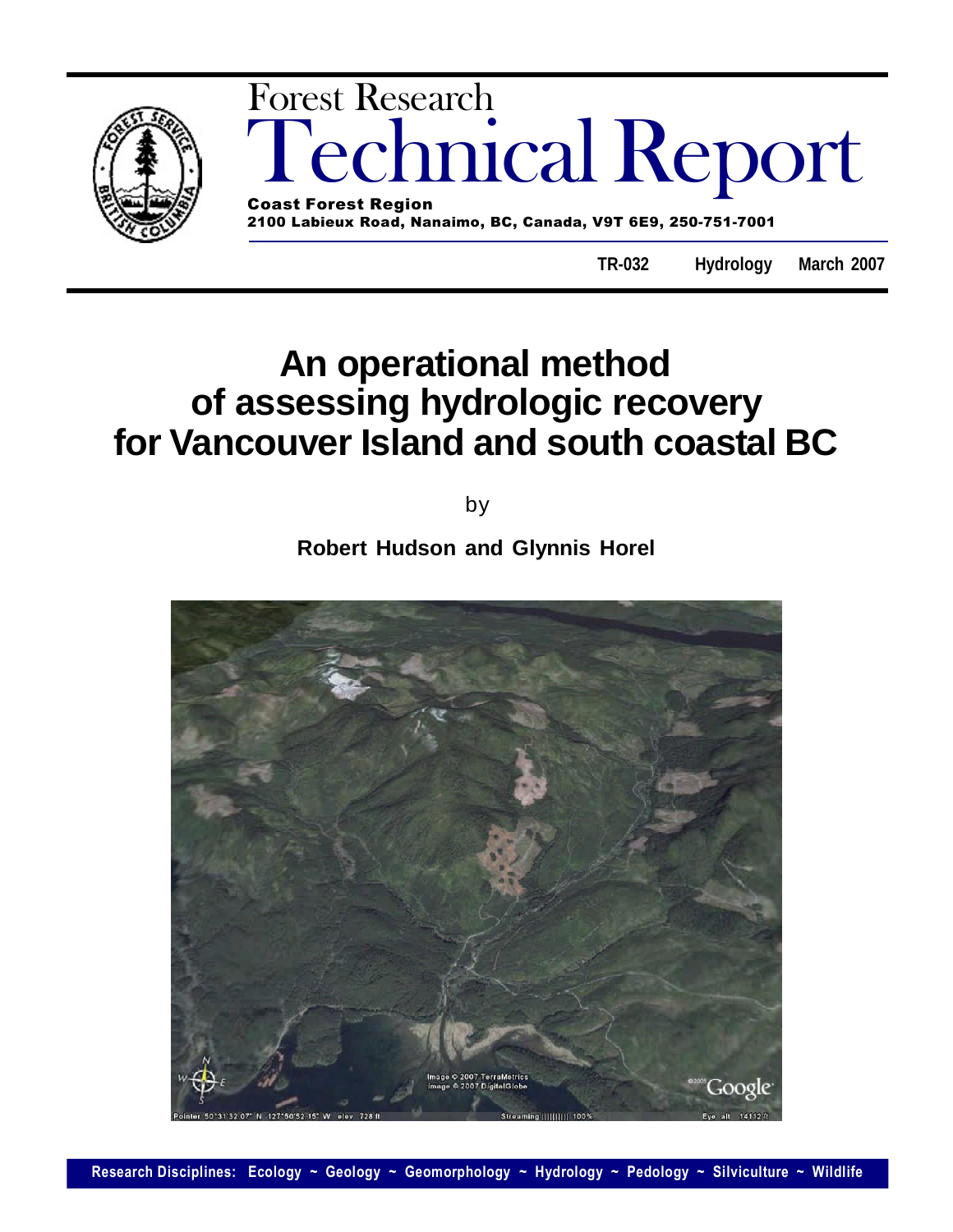# **Citation:**

Hudson, R., and G. Horel. 2007. An operational method of assessing hydrologic recovery for Vancouver Island and south coastal BC. Res. Sec., Coast For. Reg., BC Min. For., Nanaimo, BC. Technical Report TR-032/2007.

## **Contact:**

**Robert Hudson, PGeo, PhD**

Research Hydrologist Coast Forest Region BC Ministry of Forests 2100 Labieux Road Nanaimo, British Columbia V9T 6E9 tel. 604-341-0135 email: Rob.Hudson@gov.bc.ca

# **Glynnis Horel, PEng**

Geocoast Engineering Ltd. 2639 Barnes Road Nanaimo, British Columbia V9X 1N3 tel. 250-722-7166 email: oesl@shaw.ca

website: http://www.for.gov.bc.ca/rco/research/index.htm

**Cover photo:** Satellite image of Koprino watershed on northern Vancouver Island. Copyright GoogleEarth™.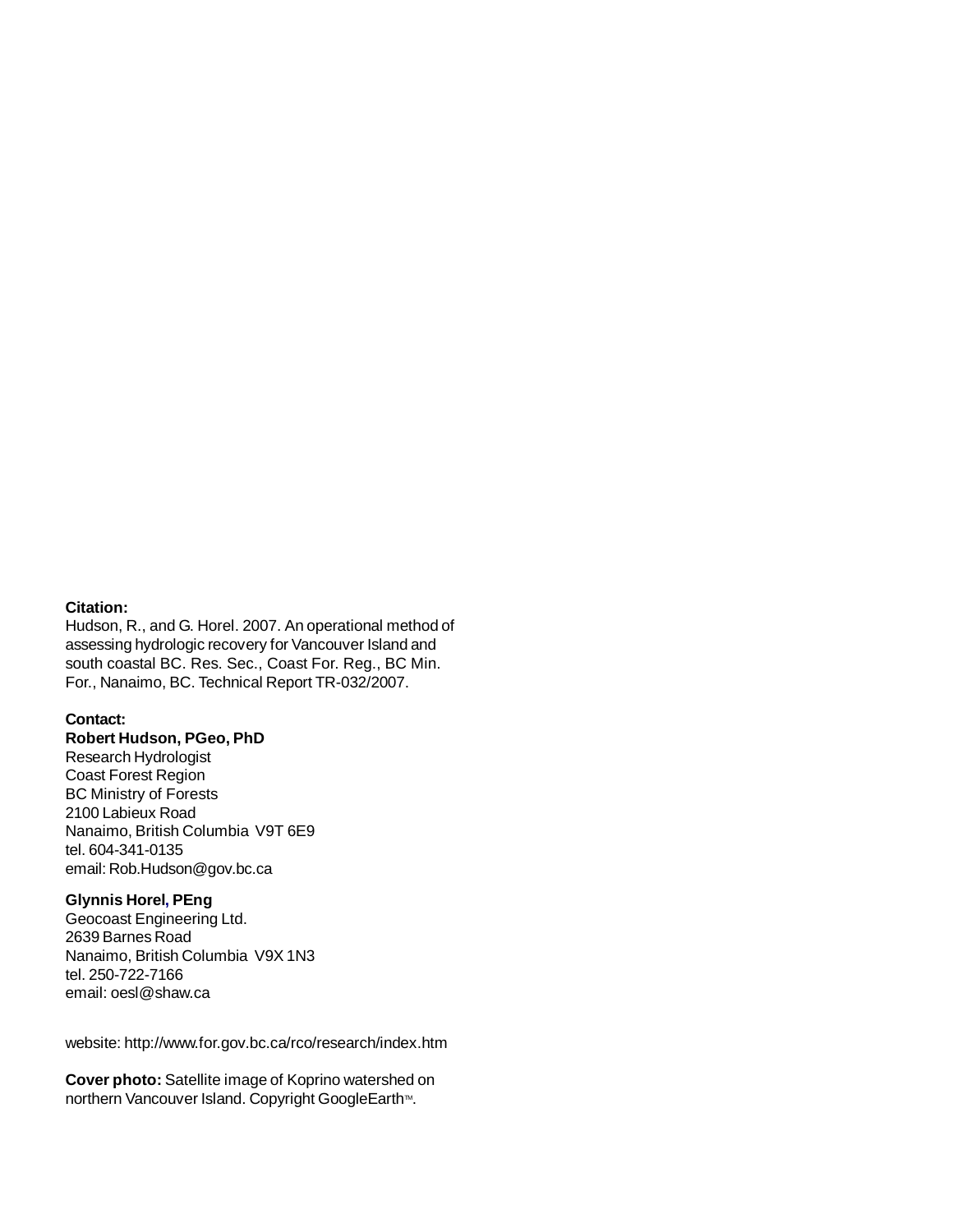# **TABLE OF CONTENTS**

# **Tables:**

| Table 2. Coefficients to calculate proportional contributions<br>of snowmelt to ROS runoff in equations 2-7 and 2-85 |
|----------------------------------------------------------------------------------------------------------------------|
| Table 3. Coefficients of standard recovery curves7                                                                   |
| Table 4. Derivation of the concept of over-recovery using                                                            |
| Table 5. Design storm and over-recovery indices for Site E                                                           |
| Table 6. Over-recovery effect as a function of stand height10                                                        |
| Table 7. Effect of stand height on over-recovery11                                                                   |
| Table 8. Coefficients of equation 3-8 by stand height12                                                              |
|                                                                                                                      |
| Figures:                                                                                                             |
| Figure 1. High variability in recovery among individual                                                              |
| Figure 2. Averaging across all events reduces the error                                                              |
| Figure 3. Validation trials of the recovery curve5                                                                   |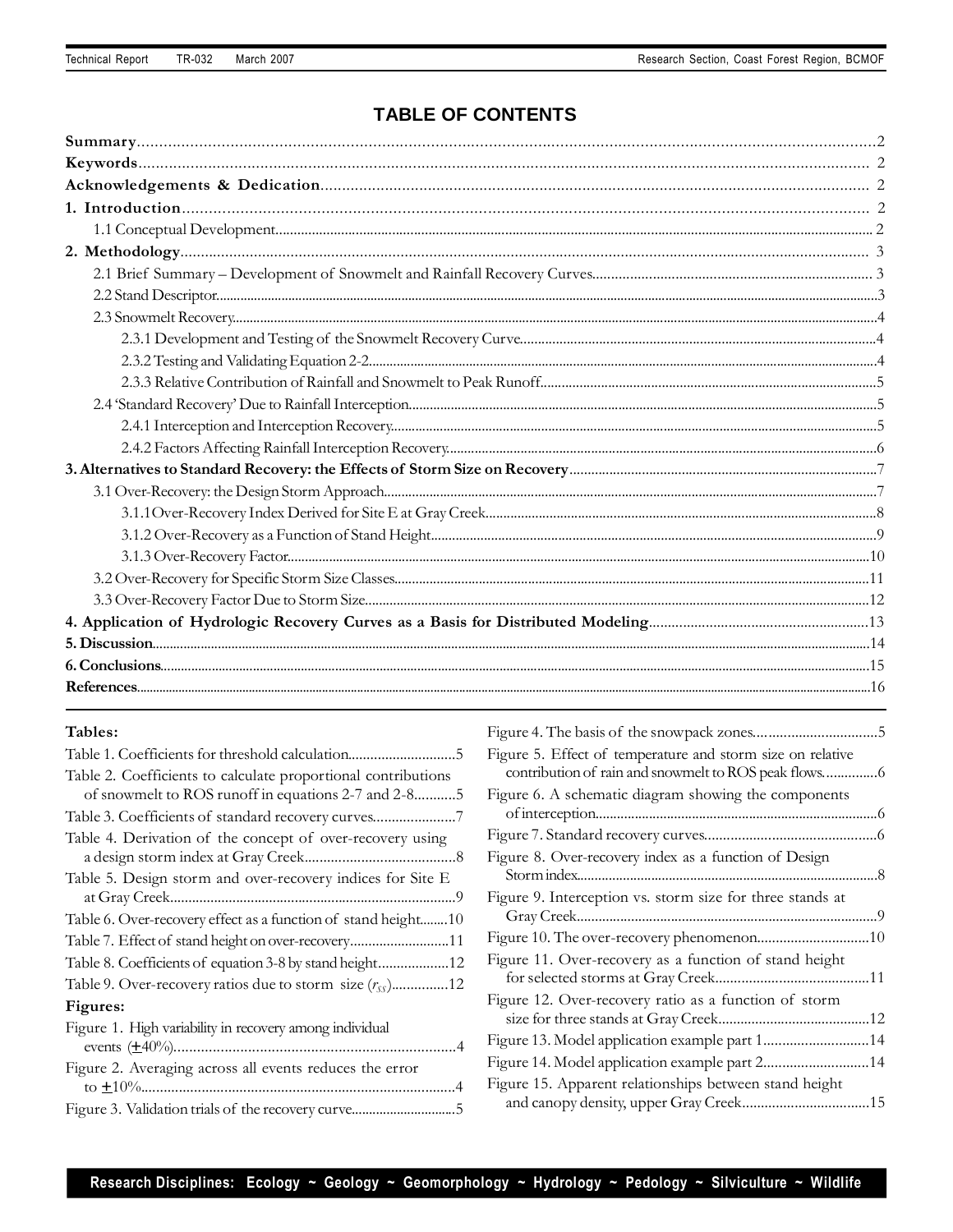#### **SUMMARY**

While streamflow in interior watersheds is dominated by radiation snowmelt producing a single annual peak flow event, coastal watersheds are subject to a mixture of processes with multiple peak flows, and the effect of forest harvesting on rainfall interception is at least as important as its effect on snow interception and melt. This report aims to integrate the results of coastal hydrologic recovery research into a unified method of determining hydrologic recovery of coastal forest stands. It describes an empirical model of stand level hydrologic recovery that is based on a standard set of recovery curves, and is capable of being applied in a distributed framework. The authors recognize that our understanding of this complex subject is incomplete, and the model has certain limitations. Nevertheless, the model framework represents the state of knowledge of post-disturbance coastal hydrologic recovery processes, it is simple to apply and amenable to integrate with a numerical hydrology simulator, and it is flexible enough to be easily updated as new information becomes available through ongoing research.

#### **KEYWORDS**

Forest harvesting, forest management, hydrology, hydrologic recovery, snowmelt, streamflow, rainfall interception, clearcuts, watershed, watershed assessment, Coast Forest region

#### **ACKNOWLEDGEMENTS**

We would like to thank various people who have reviewed and contributed to this work over the last three years, in particular Brian Roberts, David Campbell and Shelley Higman.

#### **DEDICATION**

This publication is dedicated to the memory of our dear friend, colleague and mentor: Dr. Bob Willington. Bob was a great supporter of this work and we believe he would have approved of this report.

#### **1. INTRODUCTION**

Forest stands influence the hydrologic behavior of a site by creating a complex interaction between live tree cover and the water input-output balance. Because forest canopies modify the delivery of water to the soil, removal of the canopy by clearcut harvesting has been found to alter both the peak flow and the total volume of flow (in most cases increasing both). For purposes of this report, hydrologic recovery of forest stands has been defined as the process by which the hydrologic conditions of a harvested site are restored to near pre-harvest conditions with the re-growth of a new forest at the site. The focus of the report is on hydrologic processes which affect peak flows.

In a typical interior watershed, streamflow is dominated by radiation snowmelt to produce a single annual peak flow event. A typical coastal watershed responds to a mixture of processes. Multiple peak flows occur, mostly in the fall and early winter,

driven by a series of rainfall and/or rain-on-snow (ROS) events. At upper elevations (above 1,000 metres), spring snowmelt is a dominant process.

Most hydrologic recovery research in Canada (e.g., Hudson, 2000, Winkler, 2001, Talbot and Plamondon, 2002, Buttle et al, 2005) has focused on recovery of snow interception and melt processes. For coastal watersheds, the effect of forest harvesting and regeneration on rainfall interception is at least as important as the effect on snow interception and melt. The concept of rainfall recovery of forest stands has been developed by Hudson (2003) based primarily on detailed rainfall interception studies conducted at low-elevation sites on Vancouver Island (McMinn, 1957, Spittlehouse, 1995), and at high elevation at Gray Creek (Hudson, 2003). The purpose of this report is to integrate the results of coastal hydrologic recovery research into a unified method of determining hydrologic recovery of forest stands suitable for either professional assessment work or for integration into a numerical hydrologic simulation model.

The preceding definition of hydrologic recovery is common to the Canadian literature on the effects of forest harvesting and regeneration on the water balance (e.g., Hudson, 2000, Talbot and Plamondon, 2002, Buttle et al, 2005). However, within the American "grey" literature, hydrologic recovery is defined as "a condition in which post-disturbance watershed response corresponds to pre-disturbance watershed response." (Schaffner and Reed, 2005) This is an important distinction, and is likely to cause confusion if not resolved. It would be more correct to use the term "forest stand hydrologic recovery" in place of hydrologic recovery as it is referred to in the Canadian literature, and "watershed hydrologic recovery" to describe hydrologic recovery as referred to in the American literature. As we have defined it, forest stand hydrologic recovery is not an index of a change in streamflow (specifically peak flow), it is an index of the degree to which a regenerating forest stand is similar to old growth in its interception characteristics and its influence over snowmelt. The linkage between ECA and its potential to alter streamflow will be the subject of future publications.

#### **1.1 CONCEPTUAL DEVELOPMENT**

The concept of hydrologic recovery as we have defined it is applied to individual forest stands. Hydrologic recovery tells us how much a regenerating stand is like the original (old growth) stand in terms of its capacity to intercept precipitation and modify snow distribution and melt. The degree to which a forest stand is hydrologically recovered is usually expressed as a proportion, where  $1 =$  fully recovered or uncut, and  $0 =$ clearcut or equivalent.

More simply, for an area of land with regenerating forest, its hydrologic recovery status tells us to what degree it is expected to act like old growth. However, the question more commonly asked by management is "what effect will forest harvesting activities in a watershed have on streamflow?" Thus, at the stand level, the more important management question is "to what degree is it expected to act like a clearcut?" In other words,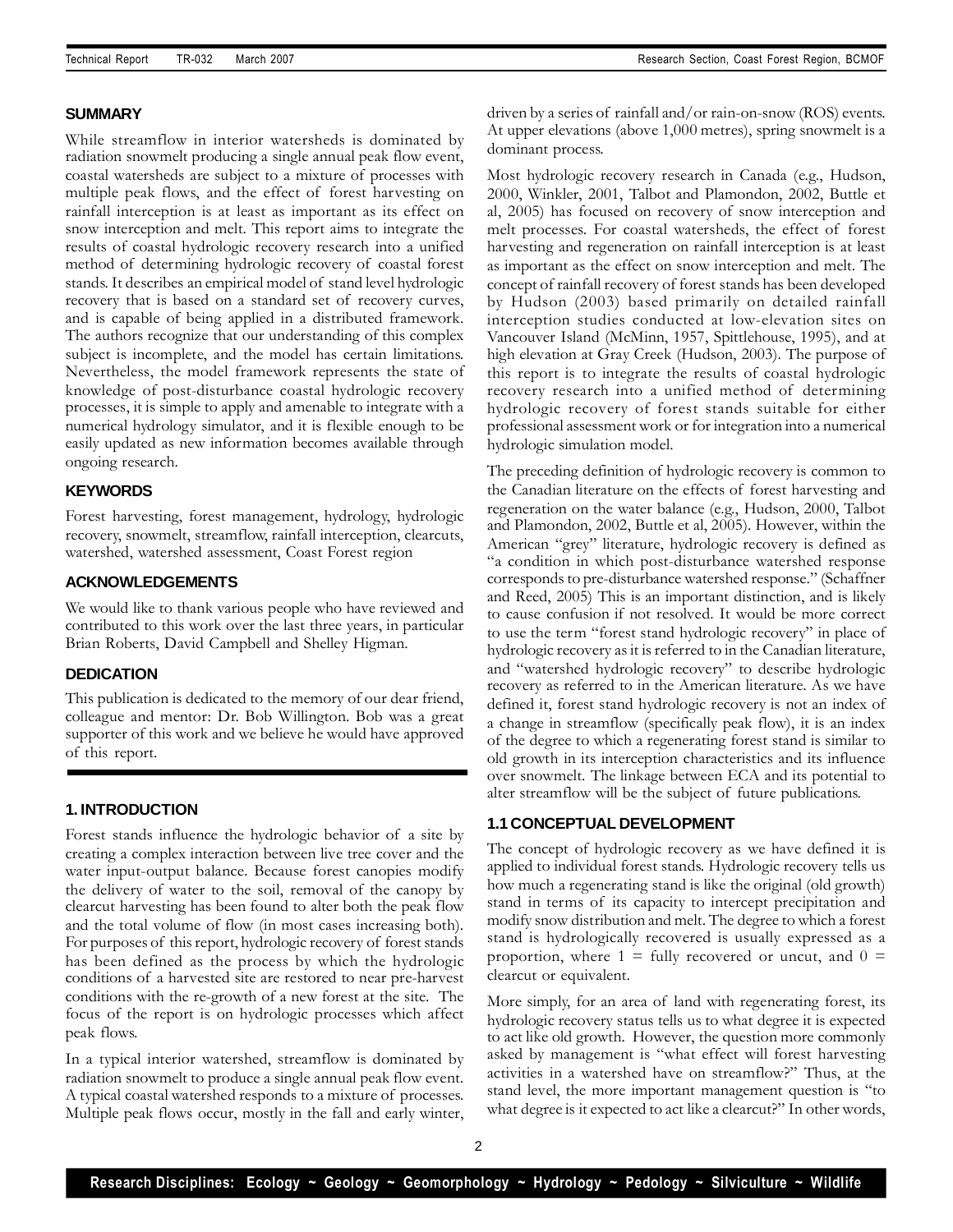what is its clearcut equivalence?

Intuitively, if a forest stand has interception characteristics that are not measurably different than those of a clearcut, then its hydrologic recovery status is 0 and it is equivalent to a clearcut. Therefore we can define the quantity clearcut equivalence as: *Clearcut Equivalence* = 1-*HR*

where HR is hydrologic recovery expressed as a proportion.

In order to manage forested watersheds more effectively, a method of assessing the hydrologic condition of regenerating forests at the watershed scale is needed. To that end, the concept of Equivalent Clearcut Area (ECA) has been adopted in BC, which is defined as the degree to which a regenerating forest stand is hydrologically similar to a clearcut, relative to the hydrologic status of the original stand, expressed as the area of a hypothetical clearcut that would have the same hydrologic effect as the regenerating stand. For individual stands, it can be defined mathematically as:

$$
ECA = Area X Clearut Equivalence, or,ECAstand = A (1 - HR)
$$

where  $A =$  harvested stand area.

While hydrologic recovery is determined for individual forest stands, ECA is generally applied at the watershed scale to represent the cumulative effect of all harvested and regenerating stands in the watershed. Mathematically, this can be expressed as:

$$
ECA_{WS} = \frac{\sum ECA_{\text{stan }d}}{A_{WS}}
$$
 (1-1)

The concept of ECA has been developed in BC, but is beginning to gain acceptance elsewhere in Canada (Talbot and Plamondon, 2002).

To account for the variability of conditions throughout the watershed, it is necessary to consider several factors that influence water balance at the site. These include:

- 1. Canopy condition, including:
	- a. Stand height,
	- b. Canopy density,
	- c. Crown closure/canopy completeness,
	- d. Patchiness;
- 2. The dominant species and the species mix of the regeneration,
- 3. The age or status of the stand that was there originally,
- 4. The dominance of rain, snowmelt or rain-on-snow (ROS) as runoff processes,
- 5. Regional hydrologic conditions, and
- 6. The influence of elevation on precipitation and evaporation.

This report will describe a forest stand hydrologic recovery model that integrates the above factors to determine stand-level recovery that is suitable for either watershed assessment purposes or for integration into a distributed hydrologic simulation model.

#### **2. METHODOLOGY**

# **2.1 BRIEF SUMMARY – DEVELOPMENT OF SNOWMELT AND RAINFALL RECOVERYCURVES**

Full hydrologic recovery for coastal British Columbia consists of several distinct components, including rainfall interception recovery, snow accumulation and interception recovery, snowmelt recovery, ROS recovery, and evapotranspiration (ET) recovery. Snowmelt and rainfall are clearly different processes; the ROS component is a composite of the first two, but is by far the most complex and for practical purposes can be treated as a separate process.

We have not addressed ET recovery specifically for several reasons. During the fall and winter when peak flows in coastal watersheds tend to occur, ET is very low and is usually insignificant compared with precipitation. For many of our coastal watersheds there is no correlation between peak flow and antecedent moisture condition, which suggests that the moisture status of the soil is not the main factor that determines how much water is delivered to stream channels (Aotake and Alila, 2006). These observations both suggest that ET is only a minor contributor to hydrologic recovery in coastal watersheds, and given the difficulties in measuring actual ET directly, it is highly unlikely that we would be able to measure ET with sufficient accuracy or precision to define its role.

The one element common to all cases is the form of the recovery curve, on which the model is based. In all cases the relationship between recovery and stand descriptor (SD) is best described by a variant of the Chapman-Richards curve, an exponential-asymptotic function of the following form:

$$
HR = A \left( 1 - e^{-b(SD - T)} \right)^c \tag{2-1}
$$

Where *HR* is the hydrologic recovery (as a proportion or a percent),  $\vec{A}$  is the asymptote (for recovery  $\vec{A}$  is usually 100%), *b* and *c* are curve fitting parameters, *T* is the recovery threshold (the value of the stand descriptor where recovery starts; below that level, *HR*=0), and *SD* is the stand descriptor.

#### **2.2 STAND DESCRIPTOR**

For snowpack recovery (i.e., combined snowmelt and snow interception recovery), stand height and canopy density were found to be equally good predictors, but combining them into a composite stand descriptor did not improve the predictive ability (Hudson, 2000). For snowmelt recovery the best stand descriptor is stand height (m), whereas for rainfall recovery a stand descriptor called Adjusted Stand Height (*ASH*) was developed to account for over-stocked or under-stocked stands (Hudson, 2003).

In the case of snowmelt recovery, there is a physical rationale for basing recovery on stand height:

- The shade that a tree casts on the snowpack influences radiation snowmelt, and
- Wind speed, the primary parameter controlling latent and sensible heat fluxes in ROS melt, is more closely related to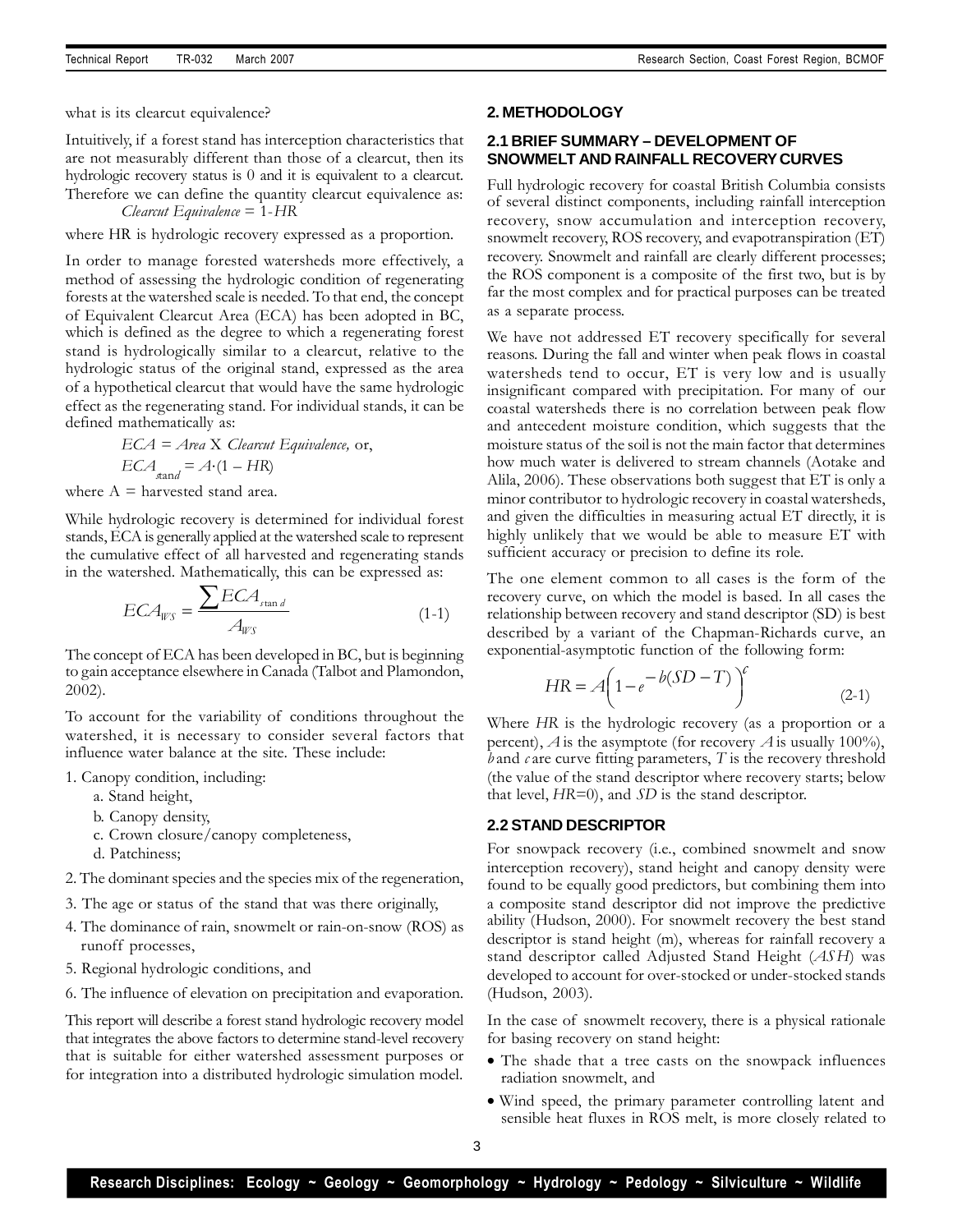stand height than canopy density.

In the case of interception recovery (either snow or rainfall interception) some measure of canopy density or completeness is probably a more physically correct descriptor than stand height; however the latter is a better descriptor of recovery because:

- There is usually a close relationship between stand height and density, and
- Stand height is
	- o Routinely reported in inventory,
	- o A precision measurement, and
	- o Objective (i.e, there is no observer bias).

In contrast, canopy density can also be reported as crown closure, or crown or canopy completeness, all of which are subtly different from one another. There are several ways to measure it; however, they are somewhat unreliable as they all produce slightly different results—often canopy closure is just estimated from the air.

At the time of writing this report, stand height remains the principle stand descriptor used to estimate snowmelt recovery and *ASH* is used as the stand descriptor for rainfall recovery. *ASH* is defined as the sum of stand height and the residual derived from regression of stand height against canopy density.

The effect of this is that *ASH* is greater than stand height for overstocked stands, and less for understocked stands. Currently, snowmelt recovery is being reformulated as a function of *ASH*. When this has been done these methods will be updated accordingly.

#### **2.3 SNOWMELT RECOVERY**

0

20

40

60

80

Recovery (%

100

120

140

# **2.3.1 DEVELOPMENT AND TESTING OF THE SNOWMELT RECOVERYCURVE**

The snowmelt recovery curve was derived from eight separate

![](_page_5_Figure_15.jpeg)

$$
HR_{\text{3.00W}} = 100(1 - e^{-0.22(Ht - T)})^{0.70}
$$
 (2-2)

When all events are lumped in this way the variability of the curve is  $\pm 40\%$  (Figure 1). However, when the events are averaged and plotted against the five-year mean stand height, the error is reduced to  $\pm 10\%$  with a mean recovery threshold of 1.2 m (Figure 2).

#### **2.3.2 TESTINGAND VALIDATING EQUATION 2-2**

The recovery curve was validated at Chapman Creek under ROS conditions (1993-94) and at Gray Creek under extreme conditions due to ROS (February 1995) and spring snowmelt (1999). Curves fitted to these data sets were not significantly different from equation 2-2, assuming that the threshold could be adjusted to the snowpack conditions (Figure 3). In total, 11 scenarios were tested, including six spring melt and five ROS melt events. Using equation 2-2, the value of the recovery threshold for each scenario was derived statistically (Table 1). Average recovery thresholds for spring snowmelt conditions (*T*) were found to be equal to the average peak snowpack depth at open sites, and the threshold for ROS conditions  $(T_{ROS})$  equal to the peak snowpack depth plus 0.5 metres. Therefore, in order to derive a regional method of determining a recovery threshold it was assumed that those values could be determined from the mean annual peak snow depth (*D<sub>max</sub>*) for a given site in metres using the following simple formula:

$$
T_{ROS} = D_{\text{max}} + 0.5
$$
 (2-3)

$$
T = D_{\text{max}} \tag{2-4}
$$

![](_page_5_Figure_22.jpeg)

**Figure 1.** High variability in recovery among individual events (**+**40%).

 $0 \frac{}{6}$  4 8 12 16 Stand Height (m)

ROS Melt Recovery Spring Melt Recovery Combined Curve

**Figure 2.** Averaging across all events reduces the error to **+**10%.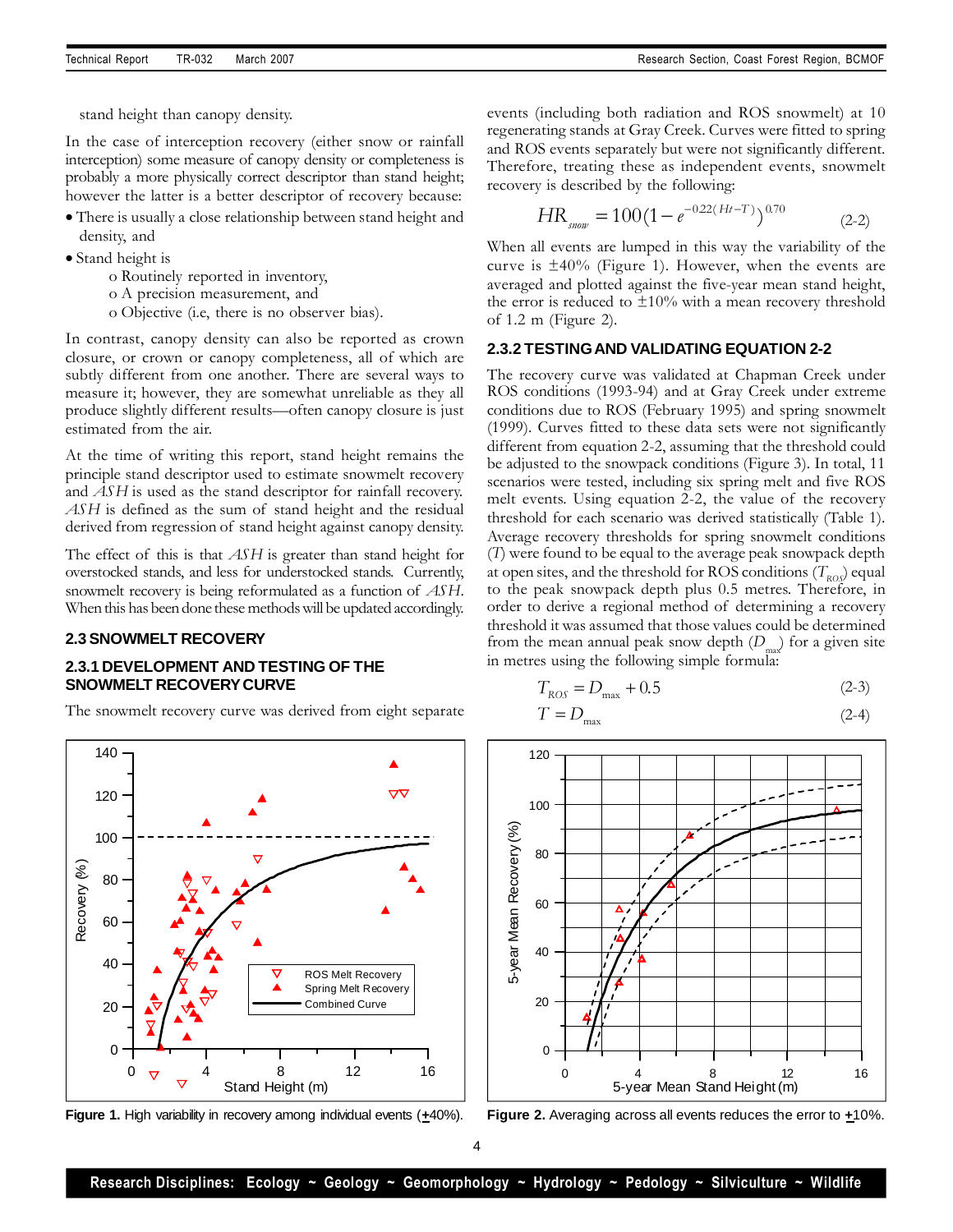An analysis of 50 years of regional snow course data revealed five "Snowpack Zones" as defined by  $D_{\text{max}}$  vs. elevation relationships (Figure 4). Based on these relationships, the recovery thresholds for any zone or elevation can be determined as follows:

 $T = Z_0 \cdot elev + Z_1$  in the transient zone, and (2-5)

$$
T = 0.00353 \cdot elev + Z_2
$$
 in the snowpack zone. (2-6)

The transient zone is usually 300 to 800 metres elevation and the snowpack zone 800 metres elevation and up. T refers to the threshold under spring snowmelt conditions. For ROS conditions, simply add 0.5 metres.

$$
T_{\text{ROS}} = T + 0.5\tag{2-7}
$$

## **2.3.3 RELATIVE CONTRIBUTION OF RAINFALL AND SNOWMELT TO PEAK RUNOFF**

Full hydrologic recovery must include a rainfall component, as the relative contribution of rainfall to ROS runoff increases with storm size. Results obtained from Gray Creek suggest a "semi-exponential" relationship for warm (mean daily temperature greater than 1.5 °C) ROS events (Figure 5). Similarly, a limited number of small, cold ROS events suggested a relationship parallel to the linear portion of the warm ROS relationship. Although there were no large, cold ROS events to extend this relationship, it seemed reasonable to assume that for events larger than 40 mm the cold ROS relationship would continue parallel to the warm ROS curve. Thus the following set of equations can be used to determine the proportion of storm runoff supplied by snowmelt [*p(S)*]*:*

$$
p(S) = X_0 - 1.7(PP_{\text{basin}})
$$
 (2-7)

for  $PP_{\text{basin}} \leq 35$  mm., where  $PP_{\text{basin}}$  is the basin average total storm rainfall and

$$
p(S) = X_2 + e^{\left(X_1 + \left\{47.4/p_{p_{\text{data}}}\right\}\right)} \tag{2-8}
$$

**Table 1.** Coefficients for threshold calculation.

| Snowpack Zone |         |          |         |
|---------------|---------|----------|---------|
|               | 0.00564 | $-0.574$ | 0.63    |
| 2             | 0.00414 | $-0.217$ | $-0.28$ |
| 3             | 0.00257 | 0.215    | $-1.03$ |
|               | 0.00137 | 0.572    | $-1.82$ |
|               | 0.00068 | 0.785    | $-3.02$ |

**Table 2.** Coefficients to calculate proportional contributions of snowmelt to ROS runoff in equations 2-7 and 2-8.

| Cold $(T<1.5 °C)$ | 80 | 2.0  | -5.8 |
|-------------------|----|------|------|
| Warm $(T>1.5 °C)$ |    | 2.32 | J.O  |

for  $PP_{\text{basin}} > 35$  mm. The coefficients  $X_0$ ,  $X_1$  and  $X_2$  define the cold and warm versions of the relationship (Table 2).

# **2.4 "STANDARD RECOVERY" DUE TO RAINFALL INTERCEPTION**

#### **2.4.1 INTERCEPTION AND INTERCEPTION RECOVERY**

Some of the rain or snow that falls on a forest canopy is caught and returned to the atmosphere by evaporation or sublimation; this is called interception. It is quantified by measuring throughfall and stemflow and subtracting those values from

![](_page_6_Figure_20.jpeg)

**Figure 3.** Validation trials of the recovery curve. Results indicate that the threshold can be adjusted to account for variability in snowpack conditions without altering the b or c parameter.

![](_page_6_Figure_22.jpeg)

**Figure 4.** The basis of the snowpack zones.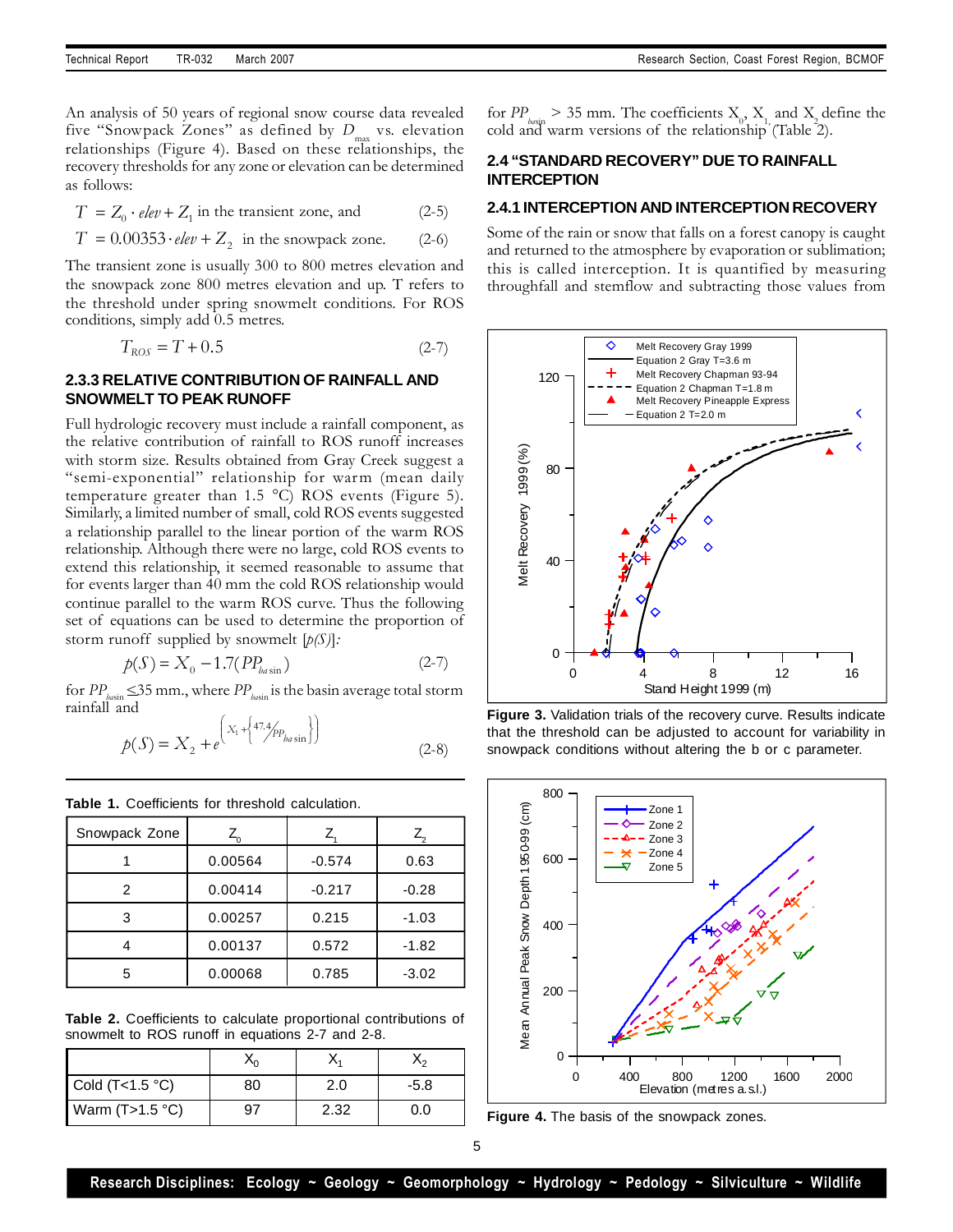![](_page_7_Figure_1.jpeg)

**Figure 5.** The effect of temperature and storm size on the relative contribution of rain and snowmelt to ROS peak flows.

the total open-site rainfall (Figure 6).

Interception loss for a stand is determined as a percentage of open-site rain:

$$
I_{S}(\%) = \frac{PP - T_{S} - S_{S}}{PP} * 100
$$
 (2-9)

Recovery for the stand is the ratio of stand interception to that of the reference stand:

$$
HR_{\text{min},S} = \frac{I_S}{I_{\text{Ref}}} * 100 \tag{2-10}
$$

For measured stands, recovery was calculated for individual storms. There is high variability among storm interception recovery data. Variability is reduced by averaging across a large number of storms. Seasonal averaging of storm recovery data resulted in a set of "Standard Recovery Curves" describing snowmelt and rainfall interception recovery under average conditions (Figure 7).

## **2.4.2 FACTORS AFFECTING RAINFALL INTERCEPTION RECOVERY**

Research clearly shows that rainfall recovery is affected by several factors other than regeneration status:

- 1. Rainfall regime, season
- Forest canopy has a finite holding capacity.
- If total precipitation increases, the percentage of interception loss decreases.
- Anything that affects precipitation (elevation, season, topography, etc.) affects interception recovery.
- 2. Temperature
- Affects evaporation from canopy: the higher the temperature, the greater the interception loss.
- Anything that affects temperature (elevation, season) affects interception recovery.

![](_page_7_Figure_19.jpeg)

**Figure 6.** A schematic diagram showing the components of interception.

![](_page_7_Figure_21.jpeg)

**Figure 7.** Standard recovery curves.

3. Tree species and stand structure

- Tree canopy development affects interception and hence recovery.
- Higher elevation stands have different structures than low elevation stands, which may contribute to elevational differences in recovery rates.

The curves integrate the above effects such that rainfall interception recovery under average conditions could be described by three standard curves. These were referred to as R1, R2, and R3 curves (Table 3):

R1 describes high elevation (1000 m) fall–winter rainfall recovery.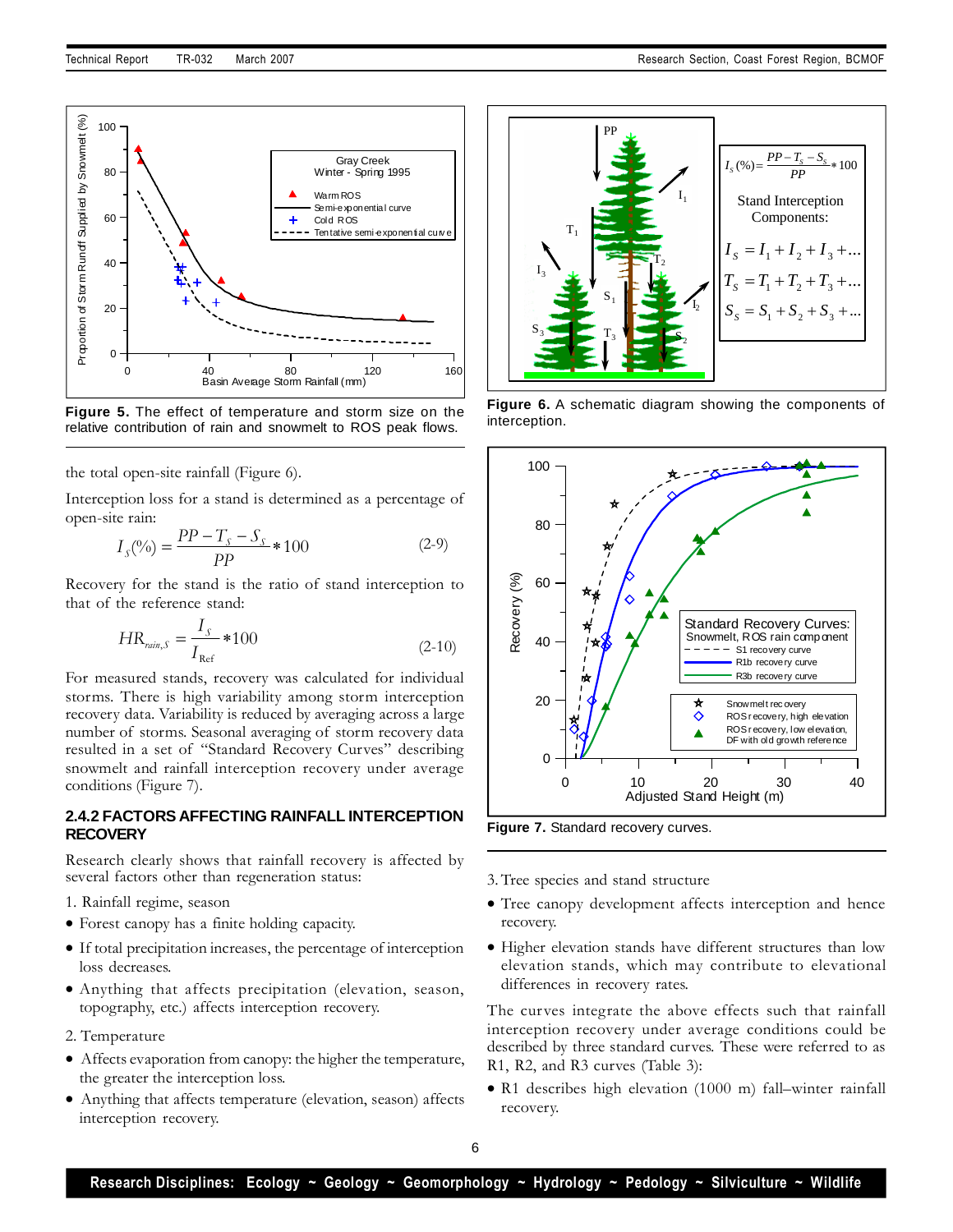- R2 describes low elevation (275 m) fall–winter rainfall recovery for Douglas-fir using mature second growth as a reference stand and for other species.
- R3 describes summer rainfall recovery for all elevations and species, and also includes fall–winter recovery for Douglasfir with old growth as a reference stand.

The R1, R3, and S1 curves are well supported by data, and while it is acknowledged that the method requires further validation to be broadly applied, these curves provide a firm basis for an operational method of assessing hydrologic recovery. However, the R2 curve is less well supported by data and is considered somewhat conjectural. Also, old growth is widely accepted as the correct reference stand for hydrologic recovery. For this reason R2 is not considered a standard recovery curve and is therefore not included in Table 3.

The curve fitting was done using an iterative least squares procedure that identifies the b and c parameters that result in the minimum SSE for a range of thresholds. In the case of the rainfall recovery data, a plot of SSE vs. the threshold revealed a double minimum, one at  $T=0$  and the second at the value of T reported in Table 3. This suggests two variants of each curve, which were interpreted as representing recovery of interception processes for rainfall onto bare ground and onto snowpack. This is most likely a result of the fact that the rainfall recovery curve at Gray Creek was found to be collinear with the snow accumulation/interception recovery curve, and consequently the rainfall and snow interception recovery data were combined to help define the lower end of the curve. The non-zero threshold is therefore based on actual ROS conditions, and the thresholds reported are the result of prevailing conditions at the time and location of the studies.

# **3. ALTERNATIVES TO STANDARD RECOVERY: THE EFFECTS OF STORM SIZE ON RECOVERY**

In section 2 we used the standard approach of assessing hydrologic recovery in terms of the average meteorological conditions by lumping together all storms and melt events regardless of their relative size. In general, hydrologic recovery is an index of the efficiency of a regenerating forest stand at modifying precipitation inputs to soil, relative to that of old growth. Factors that affect that efficiency include not only the

stand characteristics, but also those of the precipitation. "Standard recovery" was determined for average conditions and suggests that old growth has the greatest capacity to modify precipitation and/or snowmelt. However, this might not always be the case. The type of storm is known to influence the relative efficiency of a given stand at intercepting precipitation relative to old growth (Harr, 1986), and storm magnitude also influences the interception (Spittlehouse, 1998). As an alternative, if we look at recovery according to data that is averaged by storm size, then we begin to see an effect where immature stands become "over-recovered" relative to old growth—an effect that increases as we focus on larger storms. There are two ways of using storm size to average the data, each one yielding somewhat different results:

- Average all storms above a "design storm" threshold. This allows recovery to be weighted towards the larger, more important events. Under this scenario stands within a specific height range become progressively over-recovered as the design storm threshold is increased.
- Average by storm size class. When storms within a specific size class are examined, the effect is similar to that of the design storm approach above, but the relative over-recovery occurs at all stand heights.

# **3.1 OVER-RECOVERY: THE DESIGN STORM APPROACH**

It has been shown that over-recovery occurs in second growth stands relative to old growth. At Gray Creek, the stand at site E is about 95% recovered under snowmelt or rainfall conditions when all storms are averaged to calculate interception. This stand is at a mean adjusted stand height of about 20 m. However, if instead we wish to define recovery in terms of a design storm, thereby limiting our estimate of recovery to the bigger storms, then site E is 100% recovered for storms above 10 mm, becoming increasingly over-recovered as the design storm threshold is increased. This occurs because mean interception as a percentage is steady at site E over the full range of storms, while at site F, interception drops from over 30% for small storms and levels off at about 22% for storms above a threshold of about 40 mm. Thus, over-recovery for second growth stands occurs between approximately 10 and 40 mm of rainfall; the 40 mm threshold corresponds to a return interval of about

| <b>Curve</b>     | <b>Application</b>                                                                                           | Threshold** | b     | C    | $R^2$ |
|------------------|--------------------------------------------------------------------------------------------------------------|-------------|-------|------|-------|
| $S1^*$           | Snowmelt (both radiation melt and ROS melt)                                                                  | 1.4         | 0.22  | 0.70 |       |
| R1a              | High elevation rainfall                                                                                      | 0.0         | 0.226 | 2.83 | 99.0  |
| R <sub>1</sub> b | <b>High elevation ROS</b>                                                                                    | 2.1         | 0.189 | 1.25 | 99.0  |
| R <sub>3a</sub>  | Low elevation rainfall (DF referenced to old growth),<br>general summer recovery, all elevations and species | 0.0         | 0.107 | 2.11 | 98.1  |
| R <sub>3</sub> b | Low elevation ROS (DF referenced to old growth)                                                              | 2.1         | 0.100 | 1.45 | 97.9  |

**Table 3.** Coefficients of standard recovery curves: all curves have an asymptote of 100% (or 1.0 as a proportion). R1a and R1b are variants of the same curve, similarly R2a and R2b, R3 and R3b.

(from Hudson 2001b)

Use equations 2-5 and 2-6 with Table 1 to determine thresholds.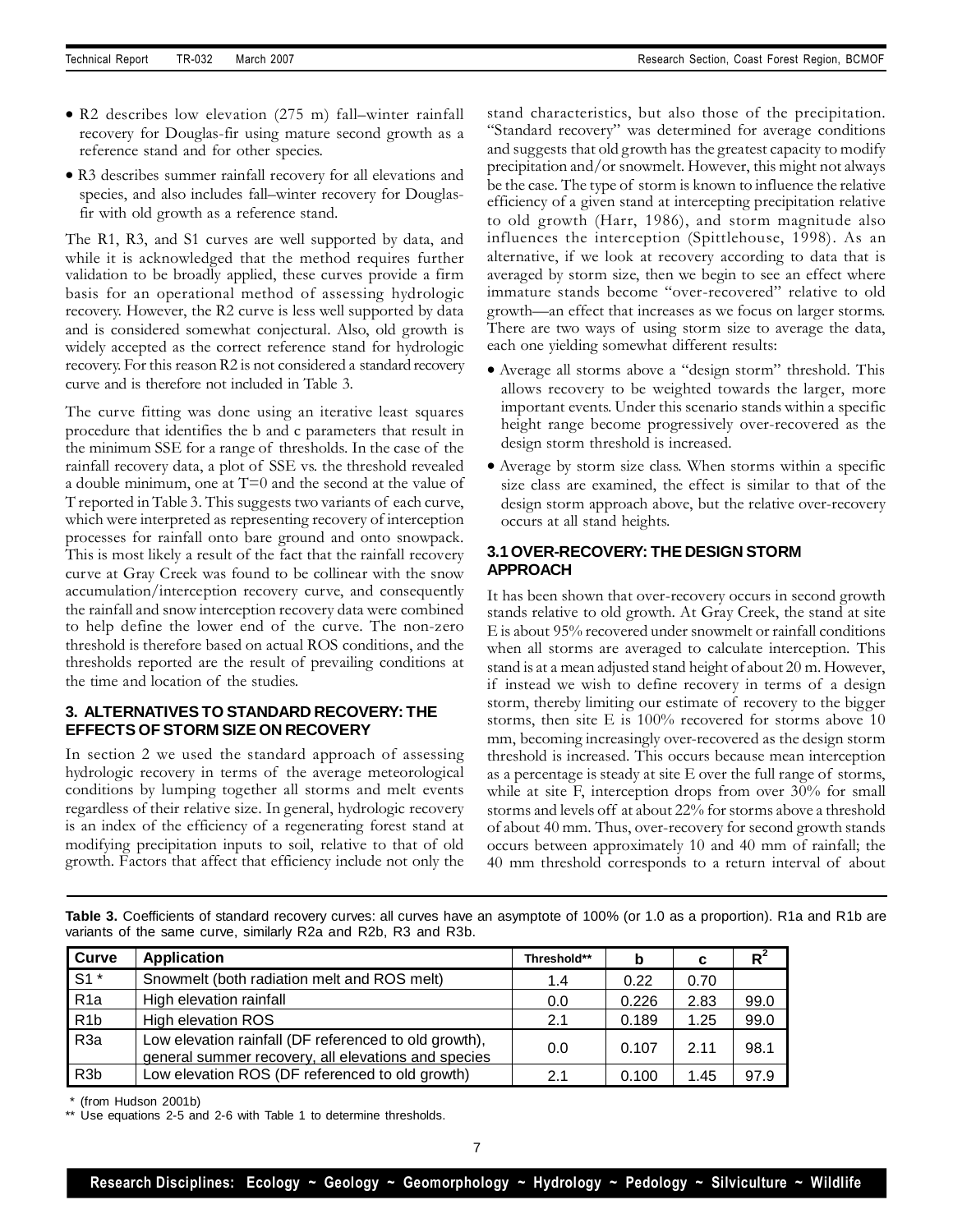one year. As the design storm threshold is increased, evidence shows that interception under both old growth and second growth levels off, thereby establishing an upper limit to over-recovery.

There are two factors that need to be considered when developing a method of assessing over-recovery: one is the over-recovery that occurs as a result of applying a design storm threshold, and the second is the range of stand heights for which over -recovery applies. We wanted a method of applying this factor within the existing framework of assessing overall mean hydrologic recovery; the simplest approach was to develop a factor that could be applied as a multiplier to existing rainfall recovery curves. We developed each factor as an index that when multiplied together would result in a unified index, correcting an existing curve to account for over-recovery as a function of stand height and the design storm threshold.

# **3.1.1 OVER-RECOVERY INDEX DERIVED FOR SITE 'E' AT GRAYCREEK**

If we assume that the reason for this phenomenon is the difference in canopy density (CD) between the old growth and the second growth, then an index of over-recovery can be formulated from two variables: the canopy density ratio and the mean rainfall of storms above the design storm threshold. Logically, the over-recovery effect should be proportional to the ratio of canopy density under the reference old growth to that of the second growth canopies. Therefore these two factors can be combined into a design storm index as follows:

$$
I_{DS} = \frac{\left(\overline{PP_{T_{DS}}}\right)}{CD_{OG}}\tag{3-1}
$$

where  $I_{DS}$  is the design storm index for assessment of overrecovery,  $PP_{T_{DS}}$  is the average rainfall volume of storms above a selected design storm threshold  $(T_{Dg})$ , and  $CD_{OG}$  and  $CD_{SG}$ are the canopy densities of the reference old growth and second growth stands respectively.

Over-recovery can be expressed as a ratio of recovery that results from the application of a design storm threshold  $\left(H\rm{R}_{D9}\right)$ over the recovery that results from all storms regardless of their size (*HR<sup>0</sup>* ). This over-recovery ratio can then be used in the form of a multiplier that is applied to a standard recovery curve. Therefore, if the over-recovery effect is zero then the over-recovery multiplier will be equal to one. However, since it must be combined with the effect index which would equal

![](_page_9_Figure_9.jpeg)

**Figure 8.** Over-recovery index as a function of Design Storm index.

zero for a stand where over-recovery does not apply, we must first calculate an over-recovery index as follows:

$$
I_{\text{OR}} = \frac{HR_{DS}}{HR_0} - 1\tag{3-2}
$$

where  $I_{OR}$  is the over-recovery index. This index is the proportion by which the peak recovery exceeds the average recovery as determined by applying a standard rainfall recovery curve. This quantity was calculated for Site E at Gray Creek along with the design storm index (Table 4). The canopy density ratio  $\left(\text{CD}_{\alpha\alpha}\right)$  $\text{CD}_{\text{SC}}$  determined from canopy measurements collected at sites E and F in 2001 was equal to 0.62.

The plot of the over-recovery index as a function of the design storm index (Figure 8) suggests that the over-recovery index has a maximum value; the scatter plot shows a leveling off effect as the design storm index increases. Using a Chapman-Richards curve, the best fit curve is given by the following equation:

$$
I_{OR} = 0.62 \left( 1 - e^{-0.04 \left( I_{DS} \right)} \right)^{19.52}
$$
\n(3-3)

Note that the asymptote is 0.62, which is equal to the canopy density ratio that was determined for the Gray Creek study site. This asymptote was determined as a least-squares curvefitting parameter and is therefore an independently derived quantity. Thus the index has a potential range from zero to the CD ratio. According to expert opinion at this time, in most

| Tps | $R_F$ | <b>RE</b> | <b>R</b> <sub>D</sub> | Re   | # storms | $PP_{T_{DS}}$ | l <sub>DS</sub> | <b>I</b> OR |
|-----|-------|-----------|-----------------------|------|----------|---------------|-----------------|-------------|
| 0   | 100.0 | 92.1      | 57.6                  | 31.1 | 25.0     | 28.5          | 46.0            | 0.00        |
| 15  | 100.0 | 102.8     | 59.8                  | 36.5 | 16.0     | 39.4          | 63.6            | 0.12        |
| 30  | 100.0 | 128.1     | 55.0                  | 41.5 | 8.0      | 59.2          | 95.5            | 0.39        |
| 45  | 100.0 | 137.9     | 51.4                  | 32.0 | 6.0      | 66.3          | 106.9           | 0.50        |
| 60  | 100.0 | 137.1     | 42.8                  | 29.9 | 4.0      | 72.0          | 116.1           | 0.49        |

**Table 4.** Derivation of the concept of over-recovery using a design storm index at Gray Creek.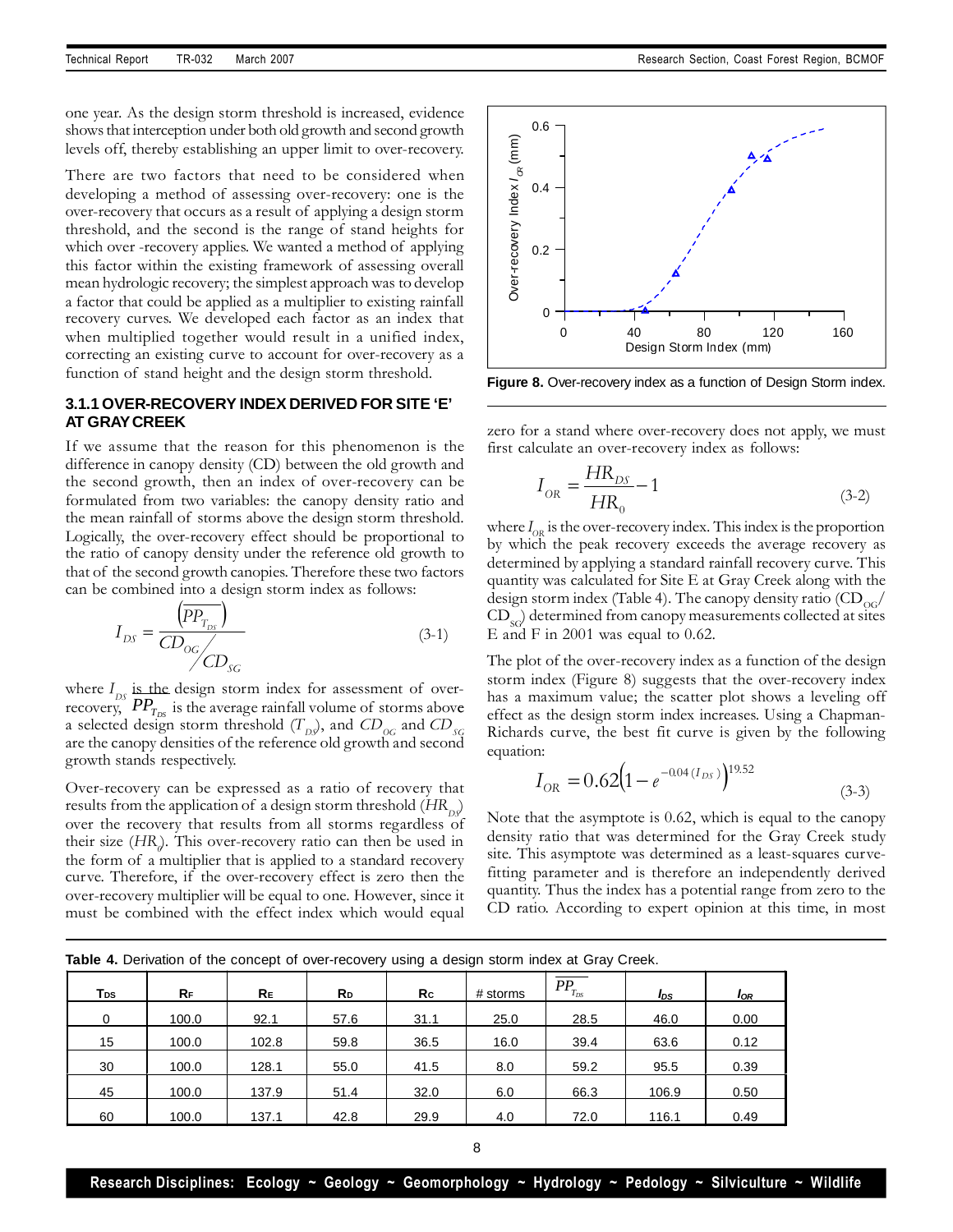cases the CD ratio may be anywhere between 0.6 and 0.7, and in lieu of specific information a default value of 0.65 is suggested.

### **3.1.2 OVER-RECOVERYASAFUNCTION OF STAND HEIGHT**

Over–recovery can be best formulated as a multiplier to be applied to the standard recovery curve for rainfall or ROS (i.e., R1 or R3). Because the over-recovery index was quantified for one second growth stand at Gray Creek, it is assumed that it can be applied to stands within a range of stand heights for which over-recovery could reasonably be expected to apply. As shown in Figure 9, interception under old growth and under 9 metre second growth declines throughout the  $T_{DS}$  range of  $0-$ 40 mm, while it remains relatively constant under 18-metre second growth throughout the same range. Table 5 confirms that over-recovery reaches a maximum at a design storm threshold somewhere between 30 and 45 mm at Site E, while, by varying the threshold, it remains relatively unchanged at Site D. Site E has a stand height of 18 m (adjusted stand height of 20 m). Therefore, assuming that site E represents more or less the peak of the over-recovery effect, and that the effect is zero under 9-metre second growth, we can use these limits to estimate the relationship between the effect of the overrecovery index and stand height.

Similarly, over-recovery also occurs among Vancouver Island stands when the rainfall interception of the stand in question is greater than that of the reference old-growth stand. The effect of varying the old growth reference stand was noted in Hudson (2003), including the fact that below a certain reference stand height, over-recovery became more common. Since the reference stands for Vancouver Island Douglas-fir were all simulated, any scenario is equally valid, and as a result different reference stands imply different recovery curves, as well as varied occurrences of over-recovery.

To assess the relationships between over-recovery and stand height as it applies to the different recovery curves, composite data sets were assembled from a combination of different design storm thresholds at Gray Creek and recovery data under different reference scenarios on Vancouver Island (Table 6). If the recovery data from each of these composite scenarios are plotted against stand height, the resultant graph suggests that the over-recovery effect reaches a peak at a stand height of 25 m (Figure 10). The curves that were fit to these data were parallel polynomials as follows:

$$
HR_{OR_s} = 0.604 \cdot Ht^2 - 0.0158 \cdot Ht^3 + 215 \quad (3-4)
$$

where  $Ht$  is the stand height in metres and  $\mathit{HR}_{\mathit{OR}_s}$  is the apparent recovery where *S*=0 for the R3 curve and *S*=1 for the R1/R2 curves.

The assumption made here is that the peak over-recovery can be predicted by the polynomial curve fit. Although there is no data to validate this, the data points suggest that the peak overrecovery occurs at a stand height greater than the stand height

![](_page_10_Figure_10.jpeg)

**Figure 9.** Interception vs. storm size for three stands at Gray Creek.

**Table 5.** Design storm and over-recovery indices for Site E at Gray Creek: simulated mean rainfall.

| PP (mm)   | lds   | Ior   |
|-----------|-------|-------|
| <u>30</u> | 46.2  | 0.022 |
| 31        | 47.7  | 0.027 |
| 32        | 49.2  | 0.033 |
| 34        | 52.3  | 0.047 |
| 36        | 55.4  | 0.065 |
| 38        | 58.5  | 0.086 |
| 40        | 61.5  | 0.109 |
| 42        | 64.6  | 0.134 |
| 44        | 67.7  | 0.161 |
| 46        | 70.8  | 0.189 |
| 48        | 73.8  | 0.218 |
| 50        | 76.9  | 0.247 |
| 52        | 80.0  | 0.275 |
| 54        | 83.1  | 0.303 |
| 56        | 86.2  | 0.329 |
| 58        | 89.2  | 0.355 |
| 60        | 92.3  | 0.379 |
| 62        | 95.4  | 0.401 |
| 64        | 98.5  | 0.422 |
| 66        | 101.5 | 0.442 |
| 68        | 104.6 | 0.460 |
| 70        | 107.7 | 0.476 |
| 72        | 110.8 | 0.491 |
| 74        | 113.8 | 0.504 |
| 76        | 116.9 | 0.517 |
| 78        | 120.0 | 0.528 |
| 80        | 123.1 | 0.538 |
| 82        | 126.2 | 0.547 |
| 84        | 129.2 | 0.555 |
| 86        | 132.3 | 0.562 |
| 88        | 135.4 | 0.568 |
| 90        | 138.5 | 0.574 |
| 92        | 141.5 | 0.579 |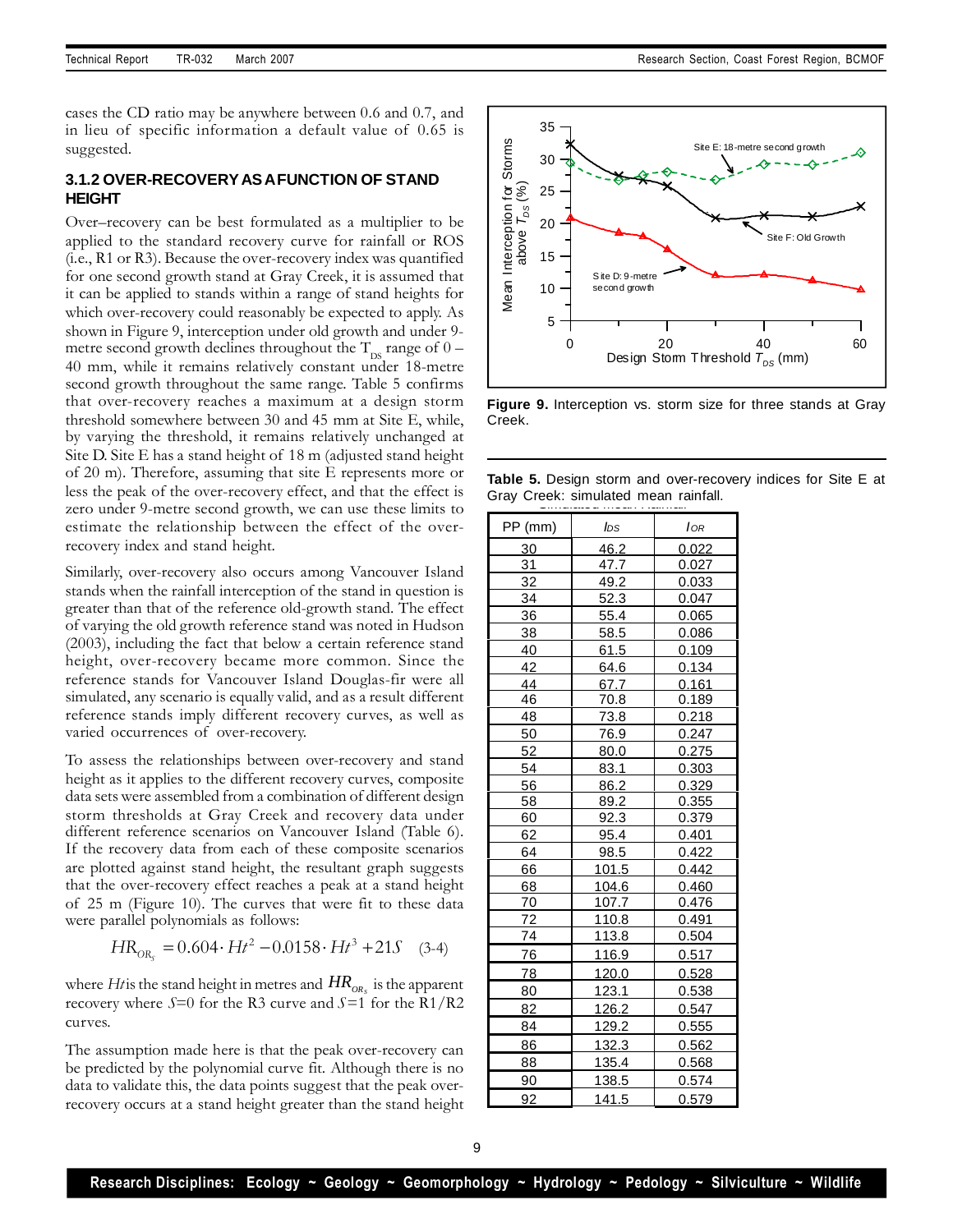at Site E, and likely represents a stand of 100% canopy density. This is supported by the fact that there is an asymptote of 0.62, although the maximum measured over-recovery index was 0.5. As the stand grows beyond that level of maturity one would expect the canopy to begin taking on the characteristics of old growth with gaps that develop over time, leading to an uneven aged structure. This is likely a gradual process, accompanied by a greatly reduced growth rate. Thus the decline in the over-recovery effect is also expected to occur in a manner similar to that which the curve suggests.

Since the over-recovery index was developed for a second growth stand of 20 m at Gray Creek, the effect of that index can be derived from applying the over-recovery index at that effect level. Over-recovery can then be determined by using a multiplier derived from a combination of the over-recovery and effect indices.

Because the over-recovery index was based on the behavior of one advanced second growth stand in relation to old growth, it was assumed that this stand would represent close-to-peak over-recovery, The design storm index becomes less certain as the design storm threshold increases, because the index is based on only four storms (for a threshold of 60 mm). Therefore, the peak over-recovery index might be higher than the reported value. The effect index is determined from the application of equation 3-4 in relation to the standard recovery curves (R1 and R3); this is given in Table 7. The effect index is 0 at a stand height that is unaffected by over-recovery and 1 at the stand height where over-recovery is at a maximum. Thus, the stand height index  $I_{\text{SM}}$  can be calculated with equation 3-5:

$$
(I_{SH})_i = \frac{(HR_{OR} - HR_X)_i}{(HR_{OR} - HR_X)_{max}}
$$
(3-5)

Where  $I_{SHi}$  is the stand height index for a stand of height *i*,  $HR_{OR}$  and  $HR_{X}$  refer to the over-recovery and standard recovery. It is implied that the over-recovery is calculated for the appropriate recovery curve  $(R1/2 \text{ or } R3 \text{ curve using})$ equation 3-4). The development of the stand height index is given in Table 7. Note that if the calculation yields a negative answer the index defaults to zero.

#### **3.1.3 OVER-RECOVERYFACTOR**

As discussed above, the over-recovery factor calculated by applying a design storm threshold can be determined from the peak over-recovery index and the stand height effect index as follows:

$$
F_{DS} = (I_{OR} \cdot I_{SH}) + 1 \tag{3-6}
$$

The over-recovery multiplier  $F_{DS}$  can be applied to any curve, either rainfall or ROS under design storm conditions, by multiplying the value of  $F_{DS}$  by the recovery as given by the appropriate rainfall/ROS recovery curve to give the corrected recovery values for large storms. The over-recovery results in a negative ECA of the opening for which the assessment is being done. However, since ECA normally implies average **Table 6.** The over-recovery effect as a function of stand height. (Over-recovery refers to recovery greater than 100%; however, the data set comprises all data points that result from the given scenario. It is based on composite data assumed to represent over-recovery applicable to curves R1 and R2 (OR1) and to curve R3 (OR2).)

| ASH         | OR <sub>1</sub> | OR <sub>0</sub> |
|-------------|-----------------|-----------------|
| 18.0        | 128.1           |                 |
| 8.8         | 55.0            |                 |
| 16.0        | 114.0           |                 |
| 13.5        | 91.6            |                 |
| 20.5        | 141.9           |                 |
| 8.8         | 57.3            |                 |
| 5.5         | 33.0            |                 |
| 33.0        | 107.5           |                 |
| 35.0        | 100.0           |                 |
| 13.5        | 85.3            |                 |
| 33.0        | 104.1           |                 |
| 13.5        | 91.6            |                 |
| 33.0        | 107.5           |                 |
| 32.0        |                 | 100.0           |
| 11.5        |                 | 56.4            |
| 13.5        |                 | 72.2            |
| <u>13.5</u> |                 | 67.3            |
| 17.0        |                 | 93.8            |
| 18.5        |                 | 114.0           |
| 13.5        |                 | 72.2            |
| 33.0        |                 | 83.8            |
| 33.0        |                 | 86.6            |
| 18.0        |                 | 106.2           |

![](_page_11_Figure_13.jpeg)

**Figure 10.** The over-recovery phenomenon.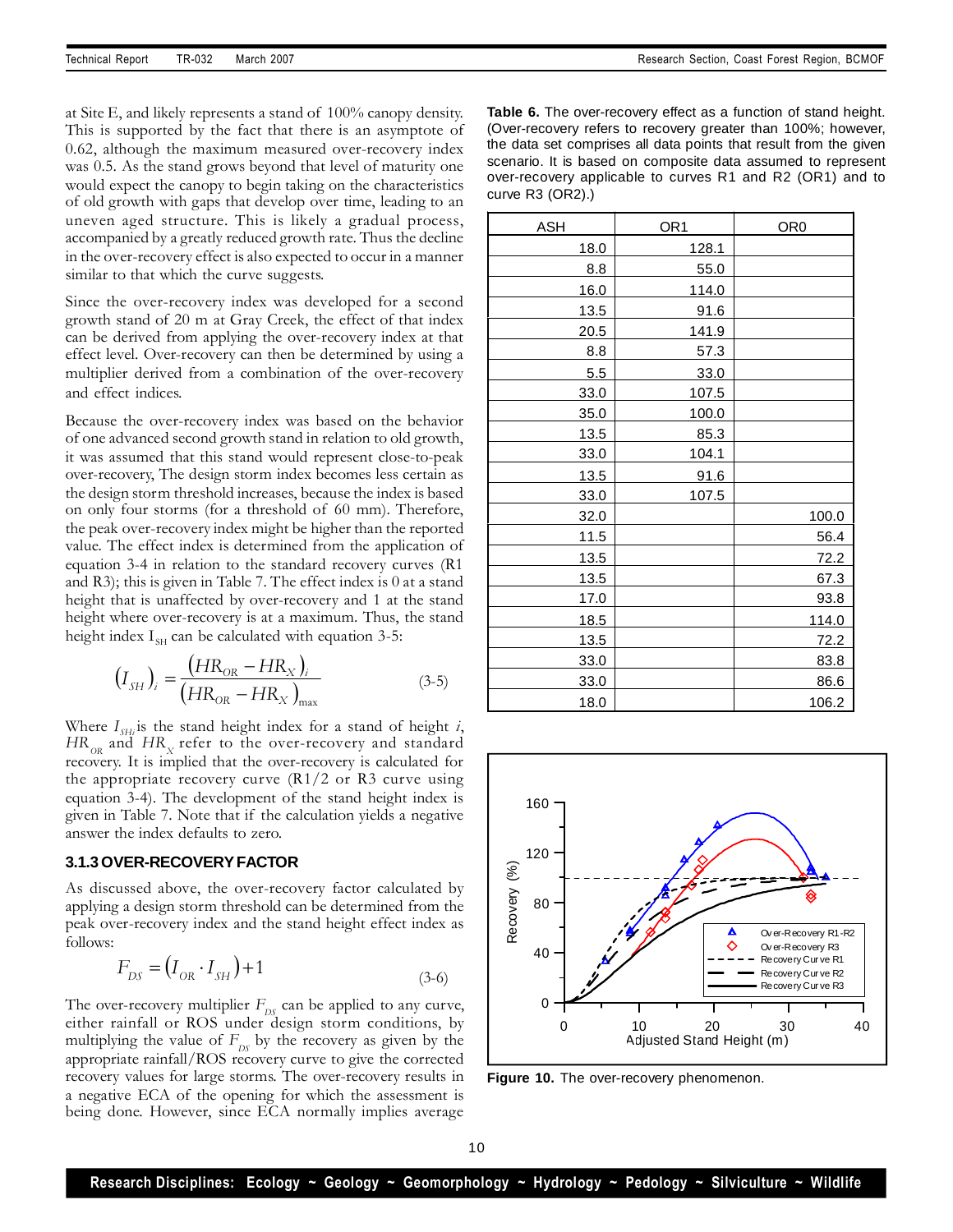|                  | Over-recovery scenario |               | Standard recovery |                | Over-recovery effect |                |                |                |
|------------------|------------------------|---------------|-------------------|----------------|----------------------|----------------|----------------|----------------|
| <b>ASH</b>       | Recovery<br>$(R1-2)$   | Recovery (R3) | R <sub>1</sub>    | R <sub>2</sub> | R <sub>3</sub>       | R <sub>1</sub> | R <sub>2</sub> | R <sub>3</sub> |
| 8                | 51.6                   | 30.6          | 60.2              | 47.3           | 31.1                 | 0.00           | 0.08           | 0.00           |
| $\boldsymbol{9}$ | 58.4                   | 37.4          | 67.3              | 53.5           | 36.3                 | 0.00           | 0.09           | 0.03           |
| 10               | 65.6                   | 44.6          | 73.2              | 59.1           | 41.2                 | 0.00           | 0.12           | 0.08           |
| 11               | 73.1                   | 52.1          | 78.2              | 64.2           | 46.0                 | 0.00           | 0.16           | 0.14           |
| 12               | 80.7                   | 59.7          | 82.3              | 68.7           | 50.5                 | 0.00           | 0.21           | 0.21           |
| 13               | 88.4                   | 67.4          | 85.7              | 72.8           | 54.7                 | 0.05           | 0.28           | 0.28           |
| 14               | 96.0                   | 75.0          | 88.5              | 76.3           | 58.6                 | 0.14           | 0.35           | 0.37           |
| 15               | 103.6                  | 82.6          | 90.8              | 79.5           | 62.3                 | 0.24           | 0.43           | 0.45           |
| 16               | 110.9                  | 89.9          | 92.6              | 82.2           | 65.7                 | 0.35           | 0.51           | 0.54           |
| 17               | 117.9                  | 96.9          | 94.0              | 84.6           | 68.8                 | 0.45           | 0.59           | 0.63           |
| 18               | 124.6                  | 103.6         | 95.2              | 86.7           | 71.7                 | 0.56           | 0.67           | 0.71           |
| 19               | 130.7                  | 109.7         | 96.2              | 88.5           | 74.4                 | 0.66           | 0.75           | 0.79           |
| 20               | 136.2                  | 115.2         | 96.9              | 90.1           | 76.8                 | 0.75           | 0.82           | 0.86           |
| 21               | 141.0                  | 120.0         | 97.6              | 91.5           | 79.0                 | 0.83           | 0.88           | 0.92           |
| 22               | 145.1                  | 124.1         | 98.1              | 92.6           | 81.0                 | 0.89           | 0.93           | 0.97           |
| 23               | 148.3                  | 127.3         | 98.4              | 93.7           | 82.8                 | 0.95           | 0.97           | 1.00           |
| 24               | 150.5                  | 129.5         | 98.8              | 94.5           | 84.5                 | 0.98           | 0.99           | 1.01           |
| 25               | 151.6                  | 130.6         | 99.0              | 95.3           | 86.0                 | 1.00           | 1.00           | 1.00           |
| 26               | 151.6                  | 130.6         | 99.2              | 96.0           | 87.4                 | 1.00           | 0.99           | 0.97           |
| 27               | 150.3                  | 129.3         | 99.4              | 96.5           | 88.6                 | 0.97           | 0.96           | 0.91           |
| 28               | 147.7                  | 126.7         | 99.5              | 97.0           | 89.7                 | 0.92           | 0.90           | 0.83           |
| 29               | 143.6                  | 122.6         | 99.6              | 97.4           | 90.8                 | 0.84           | 0.82           | 0.71           |
| 30               | 138.0                  | 117.0         | 99.7              | 97.8           | 91.7                 | 0.73           | 0.71           | 0.57           |
| 31               | 130.7                  | 109.7         | 99.7              | 98.1           | 92.5                 | 0.59           | 0.58           | 0.39           |
| 32               | 121.8                  | 100.8         | 99.8              | 98.4           | 93.2                 | 0.42           | 0.42           | 0.17           |
| 33               | 111.0                  | 90.0          | 99.8              | 98.6           | 93.9                 | 0.21           | 0.22           | 0.00           |
| 34               | 98.2                   | 77.2          | 99.9              | 98.8           | 94.5                 | 0.00           | 0.00           | 0.00           |

Table 7. Effect of stand height on over-recovery: synthesis of the stand height effect index from equation 3-4 and rainfall recovery curves.

conditions, this revised quantity should be called the "Runoff Enhancement Factor" to distinguish it from ECA.

# **3.2 OVER-RECOVERY FOR SPECIFIC STORM SIZE CLASSES.**

The alternative approach is to divide the recovery data into classes according to storm size. Using the Gray Creek data set, storm size classes of 23 mm increments were used, thereby creating size classes with at least four data points in each one. The average storm size within each size class was then referenced to the mid point of the size class. When compared with the design storm approach, the storm size classes result in a greater degree of over-recovery over the full range of regenerating stand heights (Figure 11). The apparent recovery within each size class was expressed as a ratio of the standard recovery for each of the immature stands:

$$
r_{SS} = \frac{HR_{SS}}{HR_{\text{stan dard}}}
$$
 (3-7)

where  $r_{ss}$  is the over-recovery ratio due to storm size and *HR*<sub>*standard*</sub> and *HR*<sub>*SS*</sub> are standard recovery and recovery due to storm size respectively.

![](_page_12_Figure_9.jpeg)

**Figure 11.** Over-recovery as a function of stand height for selected storms at Gray Creek.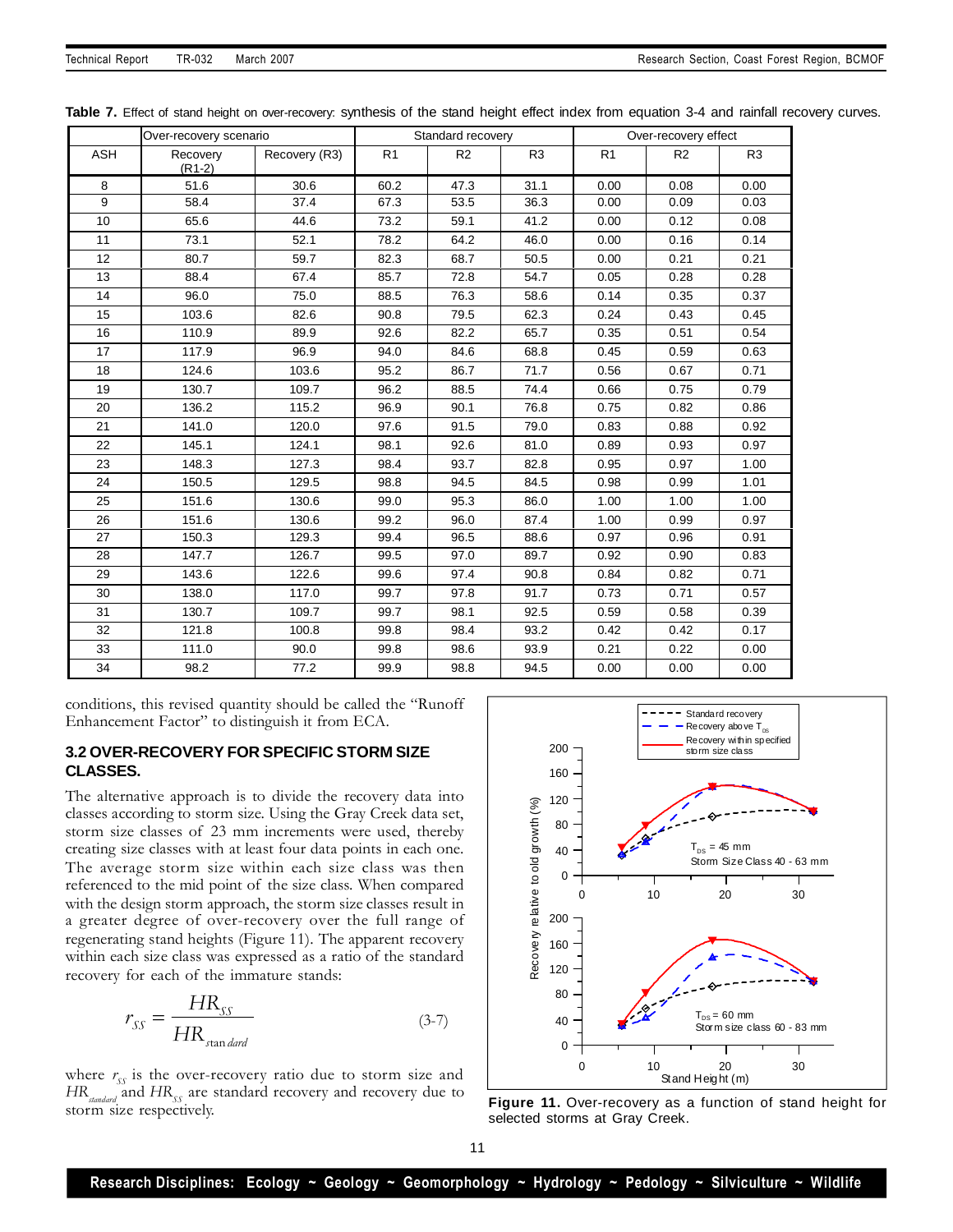Table 8 displays the coefficients of equations to predict  $r_{ss}$  as a function of storm size. Equations are of the form:

$$
r_{SS} = 1 + A \left( 1 - e^{(-b \cdot PP)} \right)
$$
 (3-8)

The resulting storm size class midpoint and the average recovery ratio within those classes for 9- and 18-metre stands were then smoothed using a three-point moving average (Table 9), thereby creating a data set from which more or less continuous data on storm size recovery can be derived to assess recovery of regeneration during individual storms. Chapman-Richards curves were used to describe the relationship between the recovery ratios and storm size for each stand (Table 8, Figure 12). The curve coefficients were related to stand height by the following relationships:

$$
A = 0.0012(Ht) + 1.029
$$
 (3-9)

$$
c = 35.624e^{(-0.0508 \cdot Ht)} \tag{3-10}
$$

$$
b = -0.0014 \cdot c + 0.0807 \tag{3-11}
$$

where *A*, *b* and *c* are the curve fitting parameters given in Table 10. For each of equations 3-8 to 3-10, the  $\mathbb{R}^2$  is 0.998 or better. These equations form a model that can be used to calculate an over-recovery ratio due to a combination of storm size and stand height, up to a height at which canopy density is at maximum and has a ratio of 0.62.

As with the design storm approach, this approach requires us to make some assumptions in order to fill in these missing pieces of the model:

- 1. The over-recovery phenomenon peaks at a stand height that corresponds to the maximum second growth canopy density (*Ht CDmax* ). At Gray Creek this was assumed to be between 22 and 25 m based on extrapolated stand data.
- 2. Past *Ht CDmax* , the decline in over-recovery as the stand approaches old growth structure was achieved by reversing the stand height index back to zero for stand height equal to the reference stand height. This was done using a linear interpolation approach between *Ht CDmax* and the reference stand height as follows:

a. For 
$$
I_{H} > Ht_{CDmax}
$$
,  
\n
$$
I_{H} = Ht_{CD max} - (Ht - Ht_{CD max}) \frac{Ht_{CD max}}{(Ht_{ref} - Ht_{CD max})}
$$
\n(b) For  $I_{H} \leq Ht_{CD max}$ ,  $I_{H} = Ht$  (3-13)

The resultant model will calculate an over-recovery ratio for any storm size and stand height.

#### **3.3OVER-RECOVERYFACTOR DUE TO STORM SIZE**

Because the over-recovery phenomenon is a result of a difference in canopy density between second growth and old growth, the effect of the over-recovery ratio can be scaled using the canopy density ratio. To apply the method it is necessary to assume that if the canopy density is equal to 1,

**Table 8.** Coefficients of equation 3-8 by stand height (coefficients were derived from extrapolation of equations 3-9 to 3-11).

| Stand Ht (m) |       |       | с     |
|--------------|-------|-------|-------|
| 18.0         | 1.050 | 0.060 | 14.43 |
| 9.0          | 1.040 | 0.049 | 22.00 |
| 5.5          | 1.035 | 0.042 | 27.00 |
| በ በ*         | 1.029 | 0.029 | 36.00 |

**Table 9.** Over-recovery ratios due to storm size ( $r_{SS}$ ).

| <b>Storm Size</b> | <b>Regeneration Stand Height</b> |      |       |  |
|-------------------|----------------------------------|------|-------|--|
| (mm)              | 18m.                             | 9m.  | 5.5m. |  |
| 31.5              | 1.12                             | 1.17 |       |  |
| 41.5              | 1.27                             | 1.20 |       |  |
| 51.5              | 1.59                             | 1.27 |       |  |
| 61.5              | 1.76                             | 1.37 |       |  |
| 71.5              | 1.82                             | 1.57 |       |  |
| 81.5              |                                  | 1.70 |       |  |
| 40.0              | 1.21                             |      |       |  |
| 43.8              | 1.31                             |      |       |  |
| 50.5              | 1.51                             | 1.26 |       |  |
| 52.2              | 1.52                             | 1.18 |       |  |
| 52.8              | 1.62                             |      |       |  |
| 58.5              | 1.75                             | 1.25 |       |  |
| 64.5              | 1.84                             | 1.36 | 1.19  |  |
| 71.8              | 1.87                             | 1.60 | 1.26  |  |
| 74.2              | 1.82                             | 1.68 | 1.28  |  |
| 76.0              | 1.83                             |      |       |  |

![](_page_13_Figure_20.jpeg)

![](_page_13_Figure_21.jpeg)

there would be no over-recovery effect and the ratio would be 1.0. Assuming linear relationship between the effect and the CD ratio, the ratio can be scaled assuming that the equations as given represent a CD ratio of 0.62. These assumptions result in the following equation to adjust the storm size ratio, giving as a result the over-recovery factor due to storm size  $(F_{\mathfrak{s}})$ :

$$
F_{SS} = (r_{SS} - 1) \cdot (2.63 - 2.63r_{CD}) + 1 \tag{3-14}
$$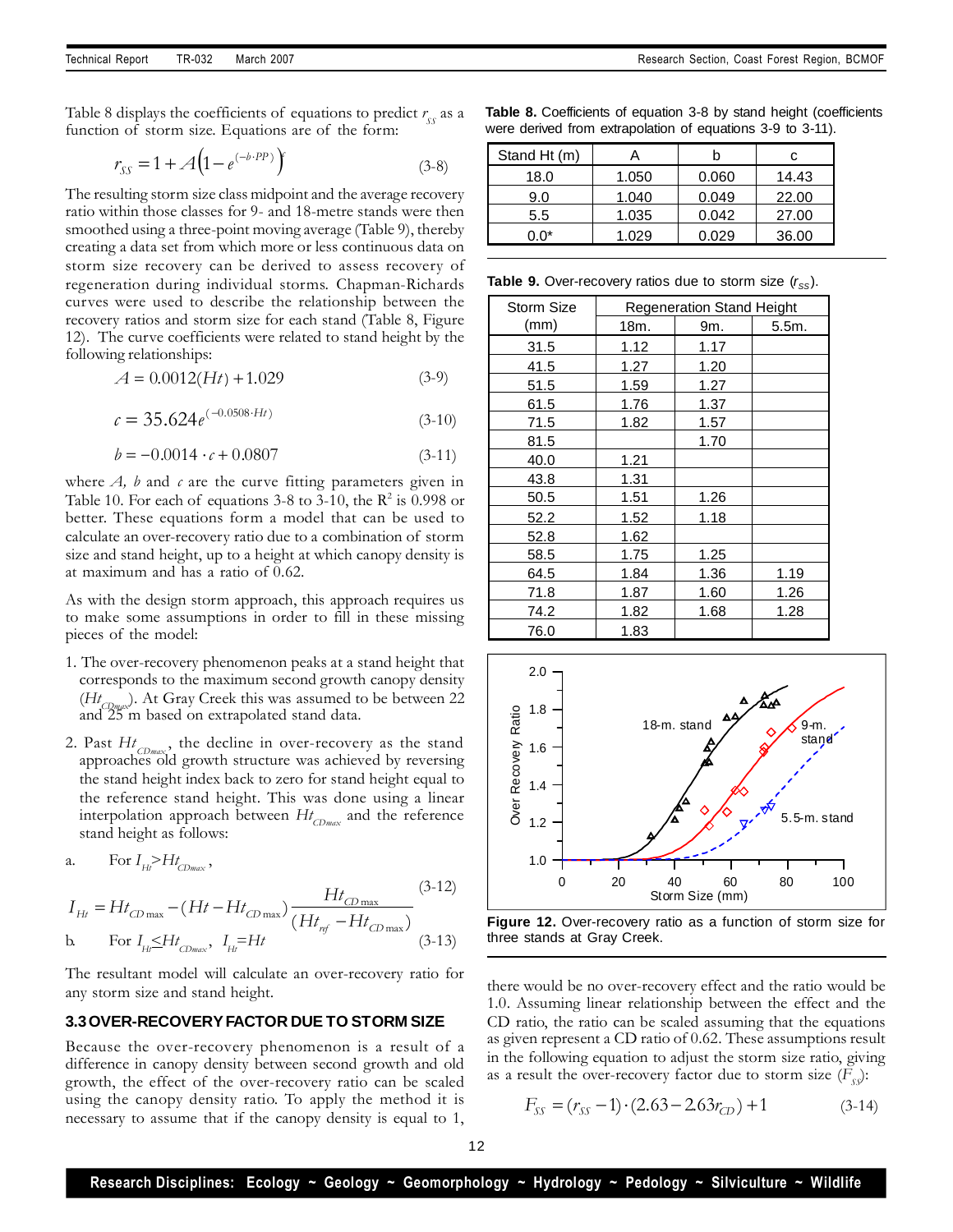The formulation of an over-recovery factor due to specific storm size classes is similar to that of the over-recovery due to the design storm threshold  $(F_p)$ , except that over-recovery occurs over a broader range of regeneration stand heights, such that data are available for three sites at Gray Creek (Figure 11). The data shows that over-recovery begins to occur first in taller stands for storms of about 20 mm, and maxes out at a ratio of about two for storms of  $80 - 100$  mm. For shorter stands, the overrecovery begins at a progressively larger storm size.

# **4. APPLICATION OF HYDROLOGIC RECOVERY CURVES ASA BASIS FOR DISTRIBUTED MODELING.**

This section describes a method of applying the standard hydrologic recovery curves to determine the recovery status of regenerating forest stands. The recovery status varies with elevation, precipitation regime and storm size and type. This method can be used to derive watershed scale ECA estimates in a modeling framework or as part of a CWAP. A step-by-step procedure is described as follows:

The initial requirements to calculate the recovery status for forest stands in a coastal watershed include a determination of the precipitation regime (snow accumulation zone as given on the attached map) and an inventory of forest openings including area, elevation and average stand height. From this information we can derive site specific recovery curves as follows:

- 1. Determine the snowpack accumulation zone (see Snow Accumulation Zone map).
- 2. Calculate recovery threshold using equations 5 or 6 for that zone.
- 3. Derive the standard recovery curves for specific elevations by substituting the appropriate threshold into equations S1, R1b and R3b.
- 4. Determine the form of the rainfall and/or ROS recovery curve by linear interpolation between the R1 and R3 curves:

$$
R_{\textit{site}} = \left(\frac{\textit{elev} - 275}{725}\right) R1 + \left(\frac{1000 - \textit{elev}}{725}\right) R3 \quad (4-1)
$$

5. The resulting curves can be plotted or the above formula used to calculate recovery directly for a given stand height.

The above procedure will yield three recovery curves (one each for snowmelt, rainfall and ROS rain component) for the specified elevation and precipitation regime. Hydrologic recovery can be estimated for different conditions by a linear combination of those curves. How to combine them depends on the desired application because a given stand interacts differently with the precipitation regime depending on the conditions under which the precipitation is delivered. That is, recovery is event based and how it is determined depends on whether a "long-term mean recovery" or an event specific recovery is needed. For snowmelt only, the recovery is based on a simple application of the S1 curve, and for rainfall recovery it is based on application of the site specific  $R(a)$ curve. If over-recovery is a consideration, then this should be factored into the R1 curve. For ROS events, the final

recovery curve is made up of a linear combination of the S1 and  $R_{\text{site}}$  curves according to event size:

- 6. For overall mean recovery, the threshold-adjusted standard curves can be combined according to elevation band.
	- a. Below 300 metres, use the R3a curve
	- b. From 300 to 1000 metres (the ROS zone) recovery is a linear combination of the  $R_{\text{site}}$  and the S1 curve:
		- i. Determine  $R_{\text{site}}$  for the specific elevation using equation 4-1 (step 4, above), and
		- ii. Blend the  $R_{site}$  and S1 curves across the elevation band using the following equation:

$$
HR = p \cdot S1 + (1 - p) \cdot R_{\textit{site}} \tag{4-2}
$$

where p varies from 0 at 300 metres to 1 at 1000 metres.

- 7. For event based determination of ROS recovery:
	- a. Determine the storm magnitude  $R_{s}$ .
	- b. Determine the over-recovery factor based on storm magnitude (or design storm threshold) and stand height and adjust the value of R1.
	- c. Determine  $R_{\text{site}}$  using equation 4-1 above.
	- d. Using equations 7 and 8, determine the proportion of recovery due to the snowmelt component p(S).
	- e. Calculate recovery as follows:

$$
HR = p(S) \cdot S1 + (1 - p(S)) \cdot R_{\text{site}} \tag{4-3}
$$

**Example:** Russell Creek recovery curve for a site at 550 metres above sea level, for a rain-on-snow event with 35 mm of rain.

Russell Creek is a tributary of the Tsitika River on northeast Vancouver Island. It falls under zone 2 so the following equations can be used to determine the recovery thresholds:

$$
T_{\rm ROS} = 0.00414 \cdot \textit{elev} - 0.717 + 0.5
$$

For a 550 metre site equations 2-5 and 2-7 apply. The above equation is a combination of those equations for a threshold of  $T_{ROS}$ =2.06. Therefore the recovery equations are:

$$
T_{\text{ROS}} = 0.00414 \cdot \text{elev} - 0.717 + 0.5
$$

for the snowmelt component and

$$
HR_{R1} = 100 \left(1 - e^{-0.19(ASH - 2.06)}\right)^{1.25}
$$

and

$$
HR_{R3} = 100 \left(1 - e^{-0.10(ASH - 2.06)}\right)^{1.45}
$$

for the R1 and R3 components respectively (Figure 13). To resolve the rain component of the event into a single curve we then interpolate between the R1 and R3 curves above by elevation:

$$
HR_{R550w} = \left(\frac{550 - 275}{725}\right) H R_{R1} + \left(\frac{1000 - 550}{725}\right) H R_{R3} = 0.379R1 + 0.62R3
$$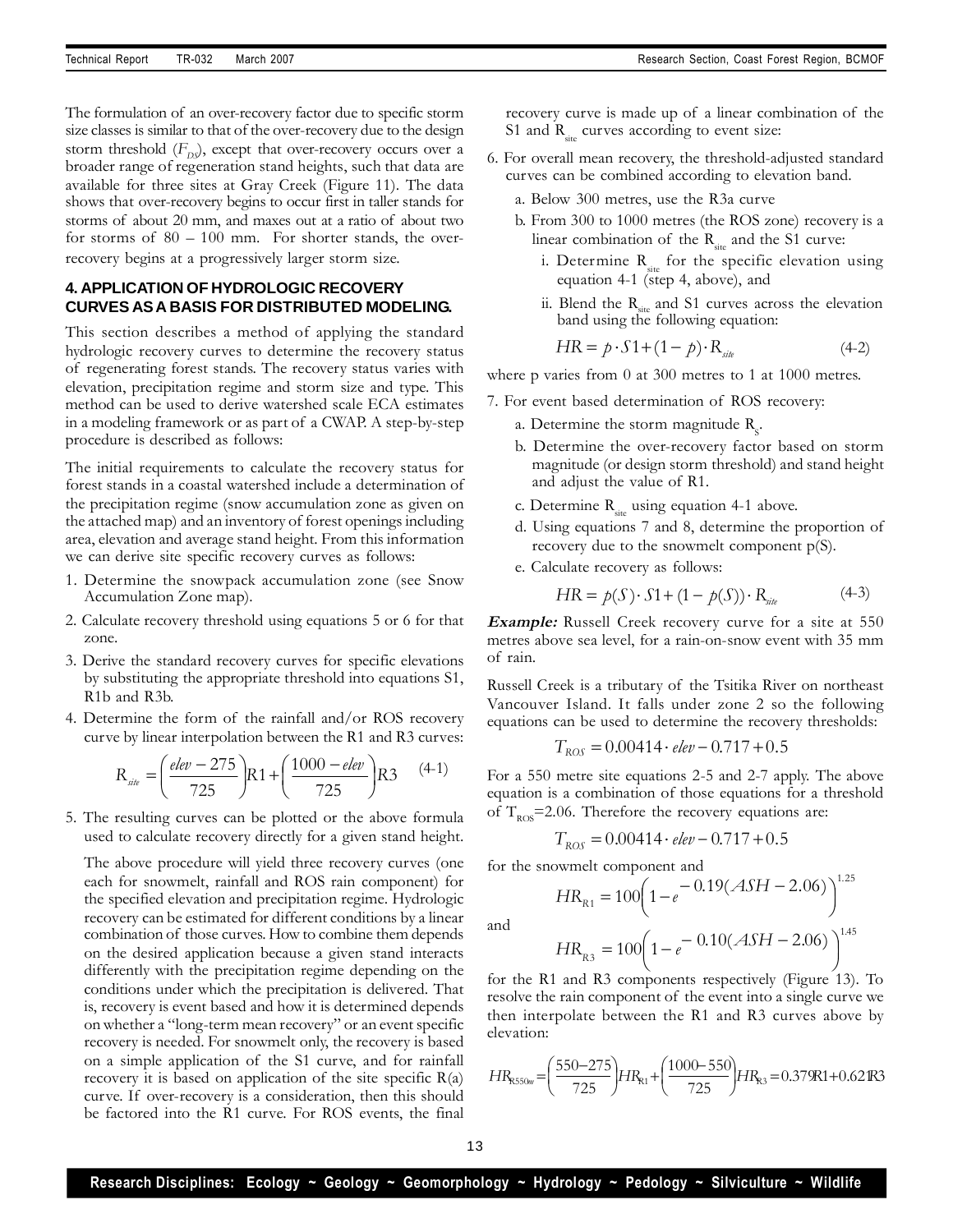The event in question is 35 mm ROS which implies a blending of the HRS1 and R550m equations where the proportion of the recovery due to snowmelt is:

$$
p(S) = 97 - 1.7(PP) = 37.5\%
$$

Therefore:

$$
HR = 0.375\left(HR_{s1}\right) + 0.625\left(HR_{R550\,\text{m}}\right)
$$
 (Figure 14).

This method has been applied at Russell Creek and the results of that application found to be in close agreement with measurements made in the field using snowmelt lysimeters (Hudson and Floyd, 2006). In this case it was found that overrecovery did not apply because the old growth stands that were represented all had closed canopies.

#### **5. DISCUSSION**

In this report we have described an empirical model of stand level hydrologic recovery that is capable of being applied in a distributed framework. It is based on a standard set of recovery curves describing specific components of recovery at two reference elevations. The development of these curves into a general hydrologic recovery model involves several assumptions:

- The recovery threshold is related to the mean annual peak snow depth, which varies with elevation and hydrologic zone defined by the precipitation regime.
- The determination of recovery threshold is applicable to all recovery curves.
- Elevation-specific recovery curves can be derived by linear interpolation between reference curves.

The first assumption above was partially validated, but only with new data from the same site where the research was carried out. The second assumption remains unverified. The third assumption has been validated in a preliminary sense by Hudson and Floyd (2006), and remains the only reasonable solution when original recovery curves are available for only two reference elevations. To achieve full validation of the model (or modification as needed) ongoing research at Russell Creek should include younger sites to help define the interception characteristics of stands in the  $0 - 5$  metre range of stand heights.

While stand height remains the best variable to predict recovery from a statistical standpoint, and given that it is theoretically reasonable to predict snowmelt recovery on the basis of stand height, recovery of interception processes should theoretically be based on canopy density, LAI or some similar measure of canopy completeness. Radiation snowmelt is regulated by shade cast onto the snowpack by trees, and ROS melt is regulated by wind speed; both processes are directly related to stand height. However, interception processes are more closely related to canopy completeness since in an average sense, precipitation acts in the vertical plane as opposed to shade and wind, which act essentially horizontally. The only reason that stand height is a better predictor of interception recovery statistically is because of the relationship between stand height and canopy density and the fact that height is an objective, precision measurement while canopy density is essentially an estimate with strong user bias.

![](_page_15_Figure_14.jpeg)

**Figure 13.** Model application example part 1.

![](_page_15_Figure_16.jpeg)

**Figure 14.** Model application example part 2.

For the reasons given above, it was found that while stand height and canopy density were equally good predictors of snowpack recovery (Hudson, 2000), rainfall recovery could not be adequately predicted without considering both stand descriptors. Therefore, since the Chapman-Richards Curve is univariate, *ASH* was developed as a combination of stand height and canopy density. Normally principal components analysis (PCA) would be used to derive a single predictor variable from a list of potential predictors, however PCA requires at least three predictors. To derive a combined predictor from stand height and canopy density, a linear relationship between stand height as the dependent variable and canopy density as independent variable was derived by simple linear regression,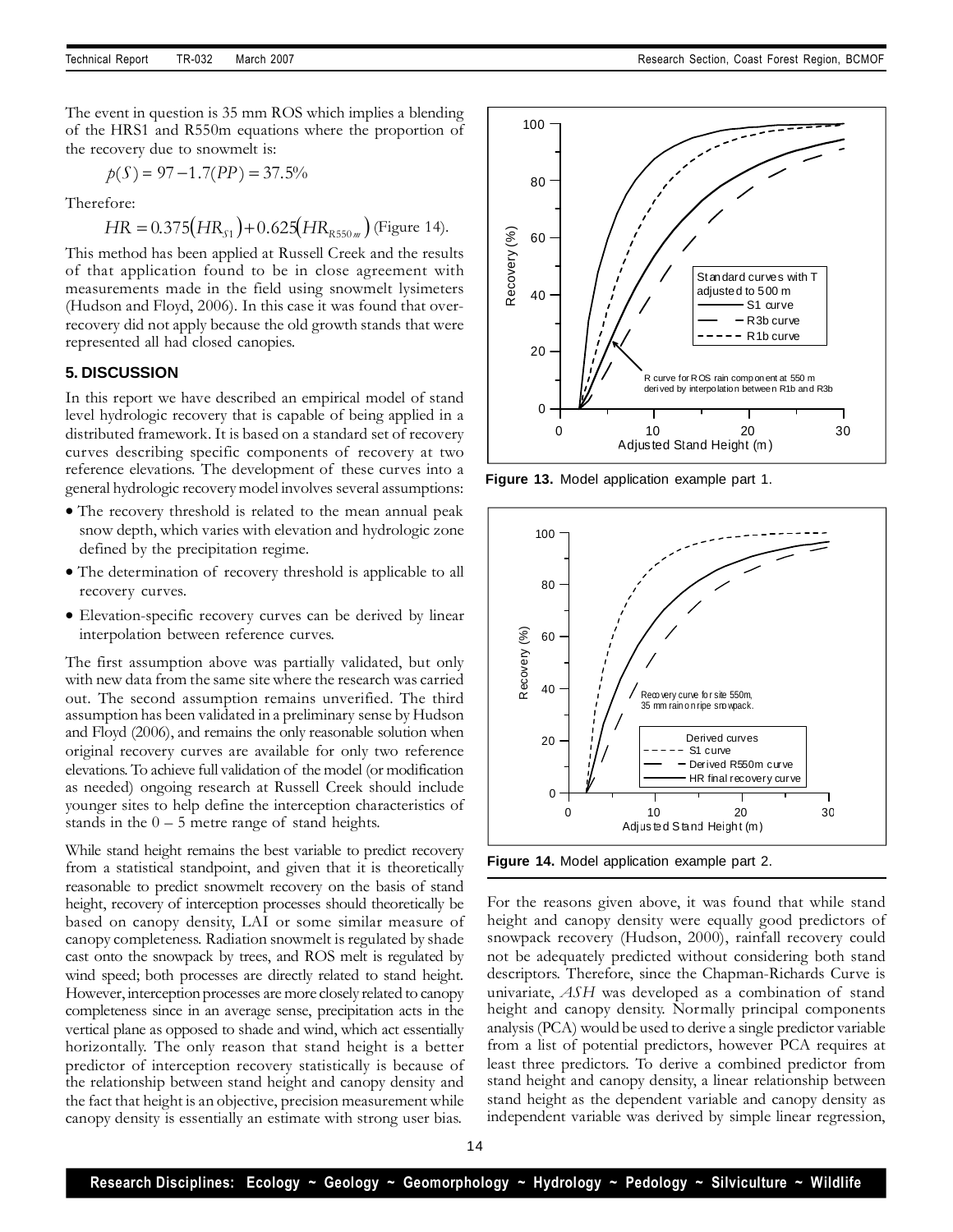and *ASH* was then defined as the sum of stand height and the regression residuals. The regression relationship used for the adjustment was derived from inventory data for Chapman and Grey Creek watersheds. For regional application a set of standard Height vs CD relationships should be developed to act as a common basis for determining *ASH* for watershed assessment purposes.

The problem discussed above is immediately apparent in formulating the over-recovery factor. The form of the overrecovery curve mimics the relationship between canopy density and stand height for upper Gray Creek. Using stand height as a predictor, the formulation was somewhat convoluted and several assumptions were made due to the limited range of stand data available at the site (Figure 15). Either a precision measurement of canopy completeness that can be routinely collected is needed, or a relationship between canopy completeness and stand height should be developed to account for interception recovery. A general relationship would account for site index as well as whether or not the stand was managed as in Figure 15, and should be derived from a much larger inventory database.

The regional differences in the use of the term "hydrologic recovery" are important. Hydrologic recovery of forest stands as we have described is not the same as watershed hydrologic recovery, although as noted, in the Canadian forest hydrology literature, hydrologic recovery is usually taken to mean the former while in international literature it is taken to mean the latter. The commonly used approach is to use a paired catchment or watershed modeling procedure to assess hydrologic recovery following forest harvesting at the watershed scale according to changes in streamflow derived from a catchment area above a gauging point (e.g., Kochenderfer and Wendel, 1983, Schaffner and Reed, 2005). This lumped approach is limited in its applicability since hydrologic recovery can only be assessed at the watershed scale without allowance for differences in stand structure or runoff characteristics within the watershed. The approach we and others have taken, to begin studying hydrologic recovery at the stand level, reveals far more about processes and how they are altered by changes in canopy structure, and will allow for a distributed approach that can be applied at any scale equal to or larger than a forest stand. However, it must be clearly understood that the model we have described does not provide an index of peak flow change.

The water balance of any given site is also controlled by a host of other factors including soil properties (such as hydraulic conductivity, porosity, and macropore behavior), land slope gradient, and the position of the site on a slope in relation to other sites and the stream channel. These factors are collectively referred to as morphological factors. The hydrology of a watershed is controlled by the interplay between the cumulative interaction of all sites (whether forested or non-forested) and the stream channel network. For this study, we set out to integrate only those factors that control the effects of the forest canopy on hydrology into a set of hydrologic recovery curves. The distributed approach allows us to determine meaningful

![](_page_16_Figure_6.jpeg)

**Figure 15.** Apparent relationships between stand height and canopy density, upper Gray Creek.

ECA values with the greatest possible accuracy. Thus the resulting ECA provides us with an index of the hydrologic function of the post-disturbance canopy relative to that of the original canopy. The next step will be to formulate a peak flow index once the ECA concept has been integrated with other factors that influence streamflow, including morphological factors discussed above, proportion of the watershed under forest, the presence of lakes, glaciers etc. This integration will likely be achieved using a sophisticated model simulation platform and the methods presented in this report were developed with that goal in mind.

This method is put forward as a standard model framework for the determination of hydrologic recovery of coastal forest stands based on our current science-based understanding of the processes and principles that control the hydrologic behavior of those stands. These methods are not applicable to interior forests; the recovery curves were developed using data collected in coastal forests which are subject to different precipitation processes, climatic conditions and species composition than interior stands. We recognize that our understanding of this complex subject is far from complete; therefore, we have designed it with sufficient flexibility as to be easily updated when new information becomes available.

#### **6. CONCLUSIONS**

In spite of the limitations stated, we believe that this model framework represents the state of knowledge of postdisturbance coastal hydrologic recovery processes. The model is simple to apply and is amenable to integrate with a numerical hydrology simulator. It can also be easily updated as new information becomes available. It has passed a preliminary validation (Hudson & Floyd, 2006) and will be subjected to ongoing tests as more data are collected. The research into hydrologic recovery is not complete and therefore any person who wishes to apply it must understand its limitations, and use professional judgment.